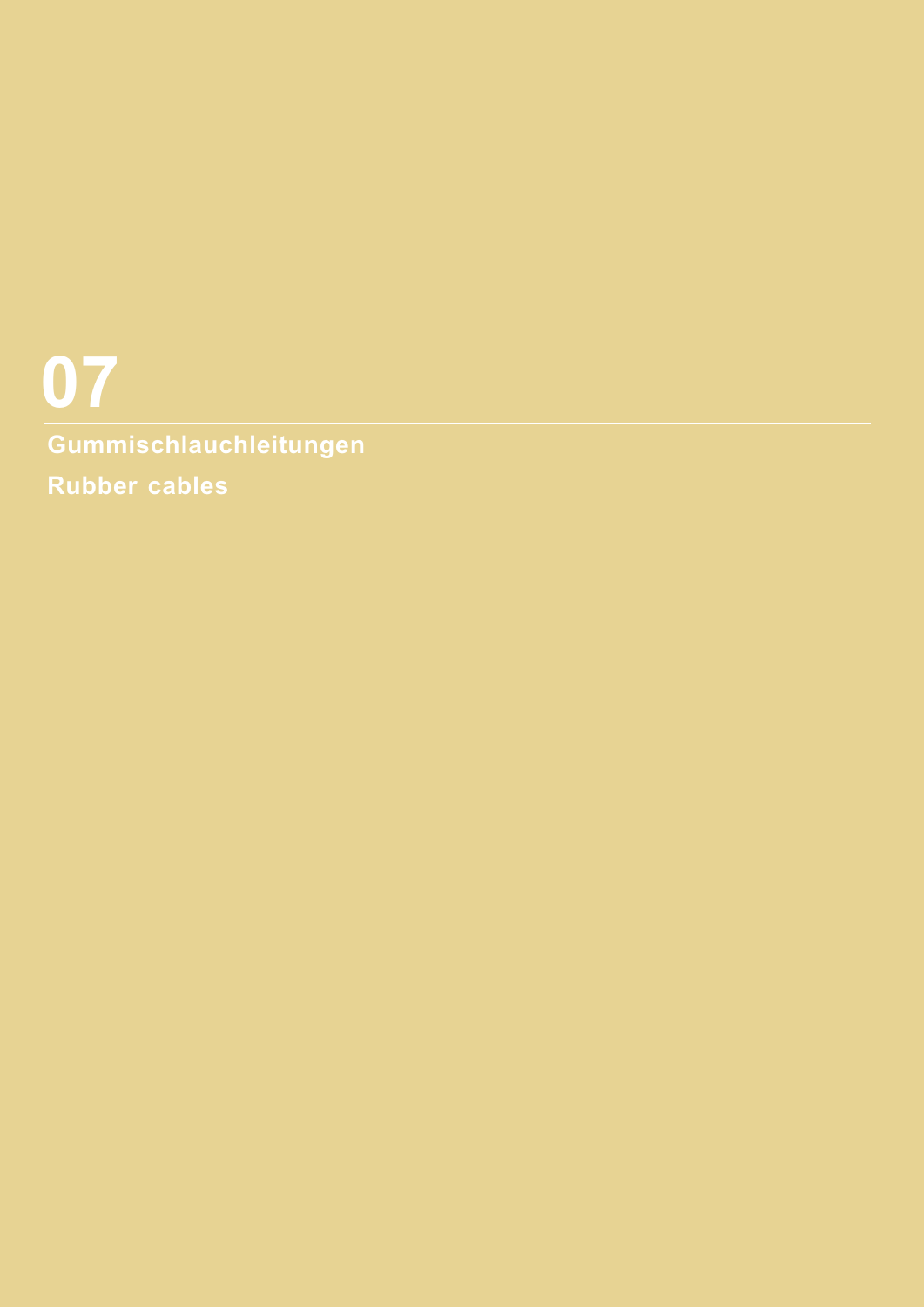#### <span id="page-1-0"></span>**Seite Kapitelbezeichnung 07.01 Leichte und mittlere Gummischlauchleitungen** [07.01.01 H05RR-F/H05RN-F](#page-2-0) **07.02 Schwere Gummischlauchleitungen** [07.02.01 H07RN-F, A07RN-F](#page-4-0) 07.02.02 [H07ZZ-F](#page-6-0) [07.02.03 NSSHÖU](#page-8-0) **07.03 Schweißleitungen** [07.03.01 H01N2-D, H01N2-E](#page-10-0) **07.04 Sonder-Gummiaderleitung** [07.04.01 NSGAFÖU](#page-12-0) **07.05 Leitungen zur Verwendung im Wasser** [07.05.01 TML N-RD für Nutzwasser, rund](#page-14-0) 07.05.02 [TML N-F für Nutzwasser, flach](#page-16-0) [07.05.03 TML T-RD für Trinkwasser, rund](#page-18-0) [07.05.04 TML T-F für Trinkwasser, flach](#page-20-0) **Page Definition of cabels 07.01 Light and middle rubber-sheathed flexible cables** [07.01.01 H05RR-F/H05RN-F](#page-2-0) **07.02 Heavy rubber-sheathed flexible cables** [07.02.01 H07RN-F, A07RN-F](#page-4-0) [07.02.02 H07ZZ-F](#page-6-0) [07.02.03 NSSHÖU](#page-8-0) **07.03 Welding cables** [07.03.01 H01N2-D, H01N2-E](#page-10-0) **07.04 Special Rubber cores** [07.04.01 NSGAFÖU](#page-12-0) **07.05 Cables for permanent use in water** [07.05.01 TML N-RD for industrial water, round](#page-14-0) 07.05.02 [TML N-F for industrial water, flat](#page-16-0) 07.05.03 [TML T-RD for drinking water, round](#page-18-0) 07.05.04 [TML T-F for drinking water, flat](#page-20-0) **07 Gummischlauchleitungen 07 Rubber-sheathed cabels**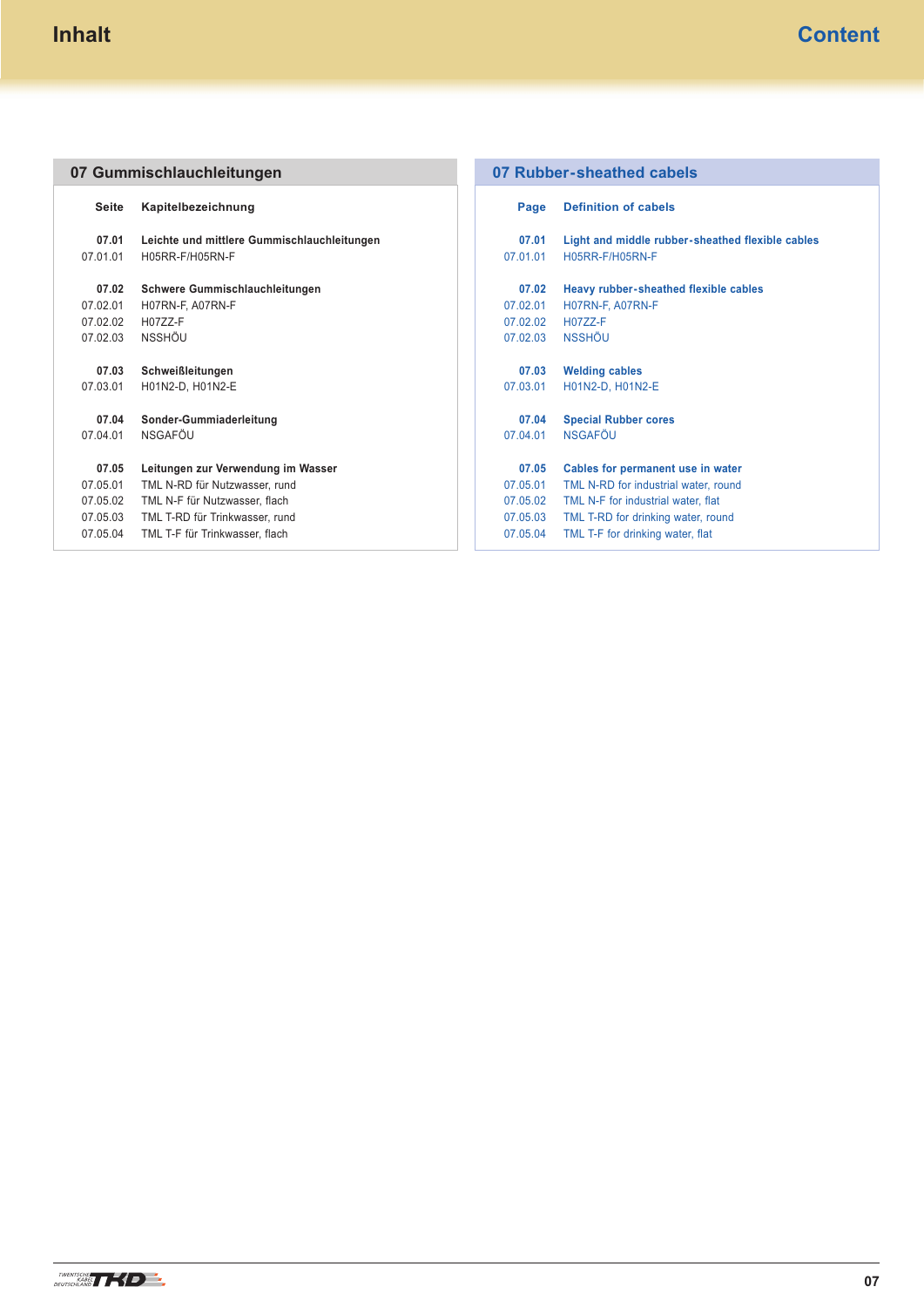

# <span id="page-2-0"></span>**Anwendung**

H05RR-F: Leichte Gummischlauchleitung für den Anschluss von Elektrogeräten bei geringen bis mittleren mechanischen Beanspruchungen in Haushalt und Büro in trockenen, feuchten Räumen, jedoch nicht für den ständigen Einsatz im Freien. H05RN-F: Gummischlauchleitung für den Anschluss von Elektrogeräten bei mittleren mechanischen Beanspruchungen in trockenen, feuchten und nassen Räumen sowie im Freien.

# **Besonderheiten**

LBS-frei/silikonfrei (bei Produktion)

# **Application**

H05RR-F: light rubber-sheathed cable for light and medium mechanical requirements. For connecting of electrical hand-held units in household and office. Suitable in dry, humid and wet rooms. Not for permanent outdoor use. H05RN-F: rubber-sheathed cable for medium mechanical requirements. For connecting of electrical hand-held units in household and office. Suitable in dry, humid, wet rooms and for outdoor use.

# **Special features**

free from lacquer damaging substances and silicone (during production)

#### **Hinweise**

- RoHS-konform
- konform zur 73/23/EWG-Richtlinie ("Niederspannungsrichtlinie") CE.
- Sonderausführungen, andere Abmessungen, Querschnitte, Ader- und Mantelfarben fertigen wir auf Anfrage.

#### **Aufbau & Technische Daten**

Leiter Werkstoff Cu-Litze blank oder verzinnt Leiterklasse nach DIN VDE 0295 Klasse 5 bzw. IEC 228 class 5 Aderisolationswerkstoff Gummi-Mischung Aderkennung nach DIN VDE 0293-308 farbig mit oder ohne gn/ge Verseilung **Adern in Lagen verseilt** Außenmantelwerkstoff Polychloropren (NEOPRENE®) Mantelfarbe schwarz Aufdruck ja

Nennspannung Uo/U: 300/500 V Prüfspannung 2 kV kleinster Biegeradius fest nach DIN VDE 0298 Teil 3 kleinster Biegeradius bewegt nach DIN VDE 0298 Teil 3 Betriebstemp. fest min/max -40 °C / +60 C Betriebstemp. bew. min/max -25 °C / +60 °C Temperatur am Leiter max. +60 °C Standard nach DIN VDE 0282 Teil 4

Strombelastbarkeit nach DIN VDE siehe techn. Anhang

**Remarks**

- conform to RoHS
- conform to 73/23/EWG-Guideline CE
- We are pleased to produce special versions, other dimensions, core and jacket colours on request.

# **Structure & Specifications**

conductor material bare or tinned copper strand conductor class acc. to DIN VDE 0295 class 5 and IEC 228 class 5 core insulation rubber compound core identification acc. to DIN VDE 0293-308 coloured with or without stranding cores stranded in layers

outer sheath polychloroprene (NEOPRENE<sup>®</sup>) sheath colour black

printing yes rated voltage Uo/U: 300/500 V testing voltage 2 kV min. bending radius fixed acc. to DIN VDE 0298 part 3 min. bending radius moved acc. to DIN VDE 0298 part 3 operat. temp. fixed min/max -40 °C / +60 C

gn/ye

current carrying capacity acc. to DIN VDE, see Technical Guidelines operat. temp. moved min/max -25 °C / +60 °C temp. at conductor  $+60 °C$ standard acc. to DIN VDE 0282 part 4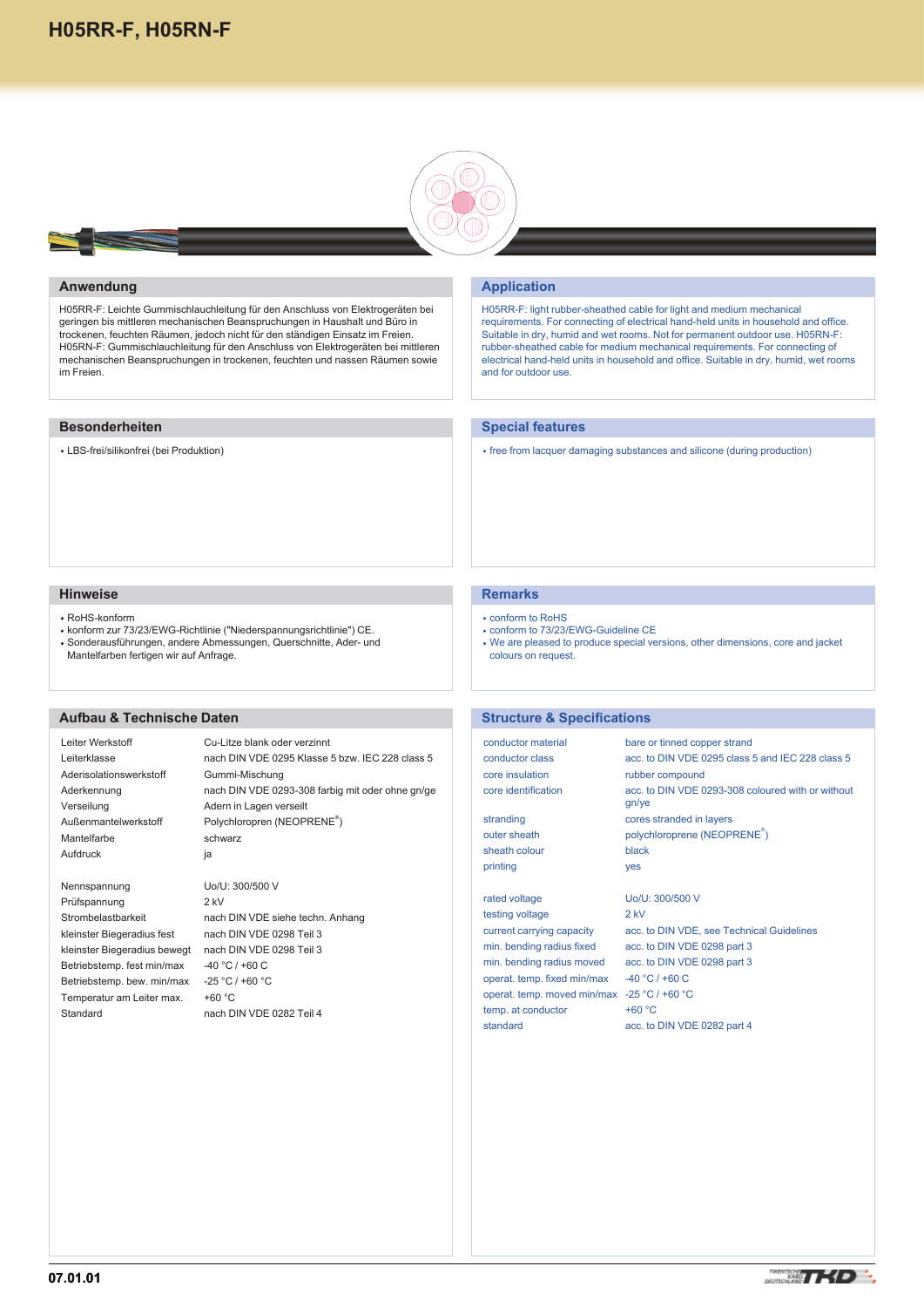| Abmessung<br>dimension<br>$n \times mm^2$ | Außen-Ø<br>outer $\varnothing$<br>mm | Cu-Zahl<br>copper weight<br>kg/km | Gewicht<br>weight<br>kg/km | Abmessung<br>dimension<br>$n \times mm^2$ | Außen-Ø<br>outer $\varnothing$<br>mm | Cu-Zahl<br>copper weight<br>kg/km | Gewicht<br>weight<br>kg/km |
|-------------------------------------------|--------------------------------------|-----------------------------------|----------------------------|-------------------------------------------|--------------------------------------|-----------------------------------|----------------------------|
| <b>H05RR-F</b>                            |                                      |                                   |                            | <b>H05RR-F</b>                            |                                      |                                   |                            |
| 2 X 0.75                                  | 8,2                                  | 14,4                              | 60,0                       | $2 \times 2.5$                            | 12,5                                 | 48,0                              | 160,0                      |
| 3 G 0,75                                  | 8,8                                  | 21,6                              | 75,0                       | 3 G 2.5                                   | 13,0                                 | 72,0                              | 190,0                      |
| 4 G 0,75                                  | 9,6                                  | 29,0                              | 90,0                       | 4 G 2.5                                   | 14,0                                 | 96,0                              | 235,0                      |
|                                           |                                      |                                   |                            | 5 G 2.5                                   | 15,5                                 | 120,0                             | 285,0                      |
| 2 X 1                                     | 8,8                                  | 19,0                              | 75,0                       |                                           |                                      |                                   |                            |
| 3 G 1                                     | 9,2                                  | 29,0                              | 85,0                       | H05RN-F                                   |                                      |                                   |                            |
| 4 G 1                                     | 10,0                                 | 38,0                              | 105,0                      | 2 X 0.75                                  | 7,5                                  | 14,4                              | 65,0                       |
|                                           |                                      |                                   |                            | 3 G 0.75                                  | 8,2                                  | 21,6                              | 80,0                       |
| 2 X 1.5                                   | 10,5                                 | 29,0                              | 115,0                      | 4 G 0.75                                  | 8,8                                  | 29,0                              | 95,0                       |
| 3 G 1.5                                   | 11,0                                 | 43,0                              | 135,0                      |                                           |                                      |                                   |                            |
| 4 G 1.5                                   | 12,5                                 | 58,0                              | 165,0                      | 2 X 1                                     | 8,0                                  | 19,0                              | 75,0                       |
| 5 G 1.5                                   | 13,5                                 | 72,0                              | 190,0                      | 3 G 1                                     | 8,5                                  | 29,0                              | 90,0                       |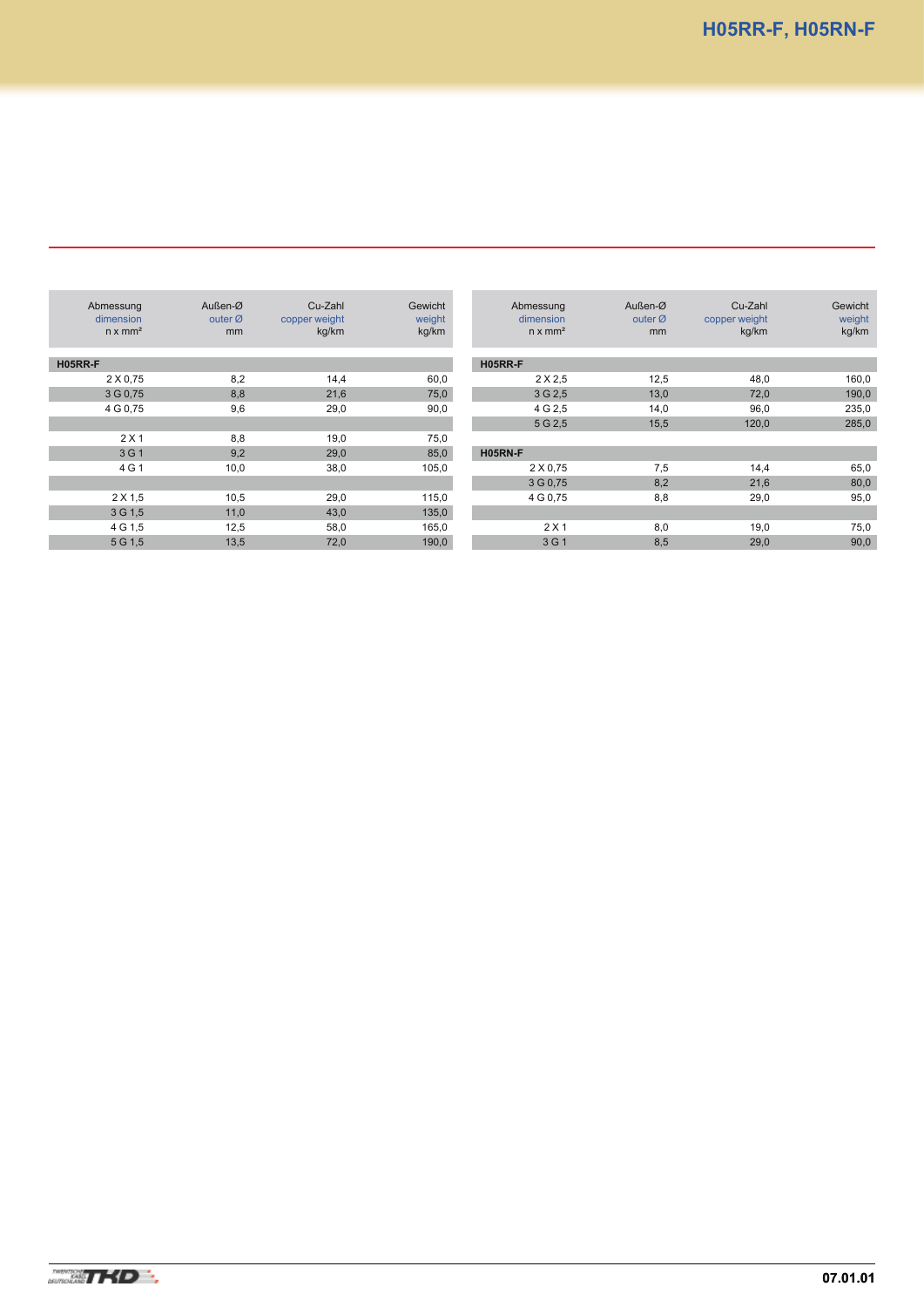# <span id="page-4-0"></span>**[H07RN-F, A07RN-F](#page-1-0)**



#### **Anwendung**

für den Anschluss von Werkzeugen, beweglichen Geräten und Maschinen, bei mittleren mechanischen Beanspruchungen in trockenen und feuchten Räumen, im Freien und in explosionsgefährdeten Bereichen, in gewerblichen und landwirtschaftlichen Betrieben und auf Baustellen. Verwendbar auch für feste Verlegung, z.B. auf Putz in provisorischen Bauten, für direkte Verlegung auf Bauteilen von Hebezeugen, Maschinen usw.

# **Besonderheiten**

- für geschützte, feste Verlegung in Rohren oder Geräten, als Läuferanschlussleitungen für Motoren, zugelassen bis 1000 V.
- auch für die Verlegung im Nutzwasser geeignet.
- LBS-frei/silikonfrei (bei Produktion)

#### **Hinweise**

- RoHS-konform
- konform zur 73/23/EWG-Richtlinie ("Niederspannungsrichtlinie") CE.
- Sonderausführungen, andere Abmessungen, Querschnitte, Ader- und Mantelfarben fertigen wir auf Anfrage.

#### **Aufbau & Technische Daten**

Leiter Werkstoff Cu-Litze blank oder verzinnt Leiterklasse nach DIN VDE 0295 Klasse 5 bzw. IEC 228 class 5 Aderisolationswerkstoff Gummi-Mischung Aderkennung nach VDE 0293-308 bis 5 Adern farbig ab 6 Adern schwarz mit weissen Ziffern mit oder ohne gn/ge Verseilung **Adern in Lagen verseilt** Innenmantelwerkstoff Gummi-Mischung Außenmantelwerkstoff Polychloropren (NEOPRENE®) Mantelfarbe schwarz

Nennspannung Uo/U: 450/750 V Prüfspannung 2,5 kV kleinster Biegeradius fest nach DIN VDE 0298 Teil 3 kleinster Biegeradius bewegt nach DIN VDE 0298 Teil 3 Betriebstemp. fest min/max -40 °C / +60 °C Betriebstemp. bew. min/max -30 °C / +60 °C Temperatur am Leiter max. +60 °C Standard nach DIN VDE 0282 Teil 4

Aufdruck ia in italian kontrolle ia analysis ia analysis ia analysis ia analysis ia analysis ia analysis ia an

Strombelastbarkeit nach DIN VDE siehe techn. Anhang

# **Application**

for connecting of power tools, mobile units and machines for medium mechanical requirements in dry and humid rooms, for outdoor use, in explosive areas, in commercial and argicultural plants and on construction lots. Also suitable for fixed laying e.g. on-wall in provisional buildings, for directly laying on modules of hoisting devices, machinery etc.

# **Special features**

- for protected fixed laying in pipes or units and as motor connecting cable permitted up to 1.000 V
- also suitable for laying in industrial water
- free from lacquer damaging substances and silicone (during production)

#### **Remarks**

- conform to RoHS
- conform to 73/23/EWG-Guideline CE
- We are pleased to produce special versions, other dimensions, core and jacket colours on request.

# **Structure & Specifications**

conductor material bare or tinned copper strand core insulation rubber compound inner sheath material rubber compound

sheath colour black printing yes

testing voltage 2,5 kV min. bending radius fixed acc. to DIN VDE 0298 part 3 min. bending radius moved acc. to DIN VDE 0298 part 3 operat. temp. fixed min/max -40 °C / +60 °C operat. temp. moved min/max -30 °C / +60 °C temp. at conductor  $+60 °C$ standard acc. to DIN VDE 0282 part 4

conductor class acc. to DIN VDE 0295 class 5 resp. IEC 228 class 5 core identification acc. to VDE 0293-308 up to 5 wires coloured, from 6 wires black with white numerals with or without gn/ye stranding cores stranded in layers outer sheath polychloroprene (NEOPRENE<sup>®</sup>) rated voltage Uo/U: 450/750 V

current carrying capacity acc. to DIN VDE, see Technical Guidelines



**07.02.01**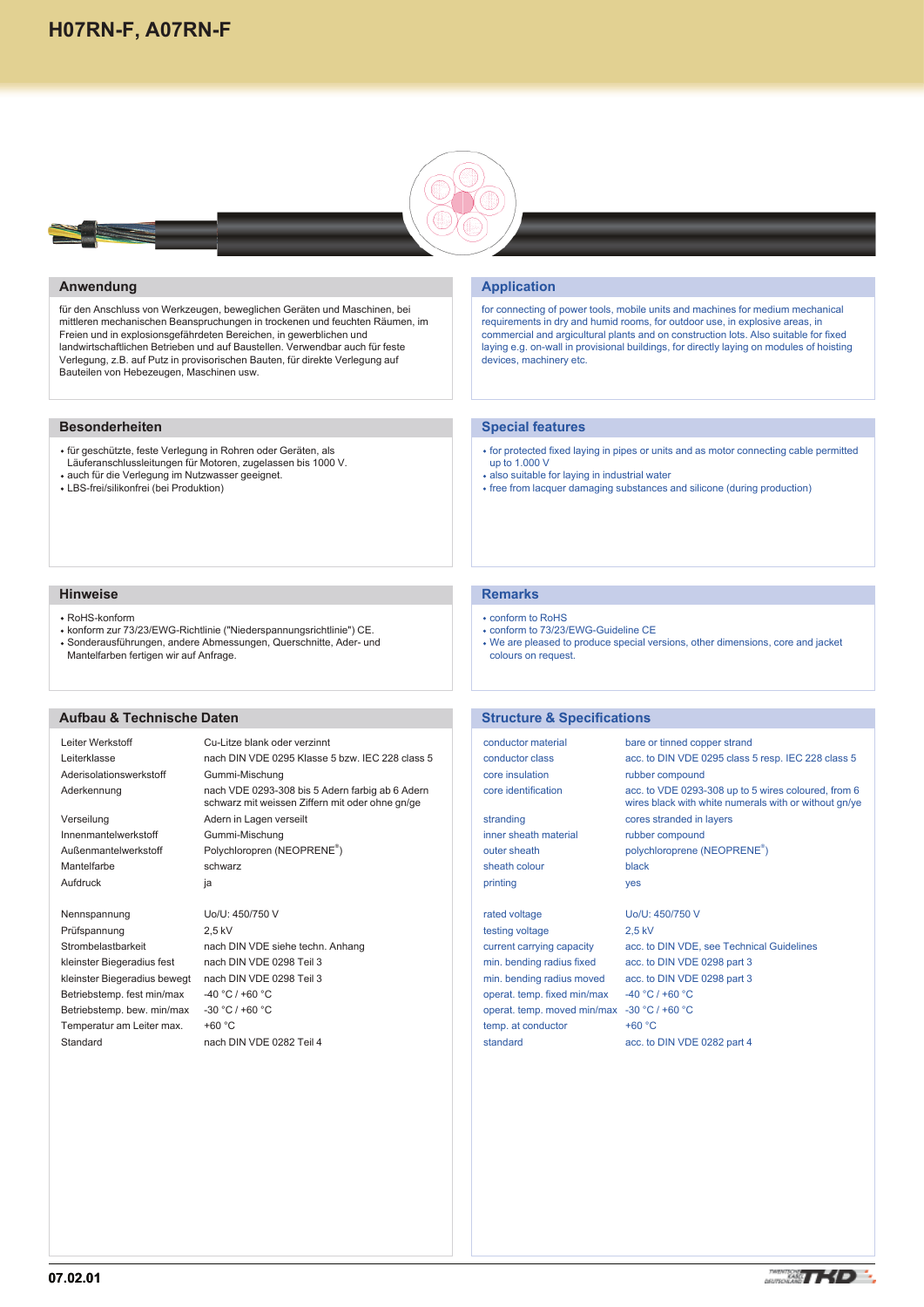| Abmessung      | Außen-Ø             | Cu-Zahl       | Gewicht | Abmessung      | Außen-Ø | Cu-Zahl       | Gewicht  |
|----------------|---------------------|---------------|---------|----------------|---------|---------------|----------|
| dimension      | outer $\varnothing$ | copper weight | weight  | dimension      | outer Ø | copper weight | weight   |
| $n \times mm2$ | mm                  | kg/km         | kg/km   | $n \times mm2$ | mm      | kg/km         | kg/km    |
| H07RN-F        |                     |               |         | H07RN-F        |         |               |          |
| 1 X 1,5        | 7,1                 | 14,4          | 59,0    | 2 X 10         | 22,6    | 192,0         | 586,0    |
| 1 X 2,5        | 7,9                 | 24,0          | 74,0    | 3 G 10         | 24,2    | 288,0         | 716,0    |
| 1 X 4          | 9,0                 | 60,0          | 99,0    | 4 G 10         | 26,5    | 384,0         | 898,0    |
| 1X6            | 9,8                 | 58,0          | 129,0   | 5 G 10         | 29,1    | 480,0         | 1.107,0  |
| 1 X 10         | 11,9                | 96,0          | 200,0   |                |         |               |          |
| 1 X 16         | 13,4                | 154,0         | 279,0   | 2 X 16         | 25,7    | 307,0         | 810,0    |
| 1 X 25         | 15,8                | 240,0         | 396,0   | 3 G 16         | 27,6    | 461,0         | 1.008,0  |
| 1 X 35         | 17,9                | 336,0         | 540,0   | 4 G 16         | 30,1    | 614,0         | 1.253,0  |
| 1 X 50         | 20,6                | 480,0         | 719,0   | 5 G 16         | 33,3    | 768,0         | 1.564,0  |
| 1 X 70         | 23,3                | 672,0         | 947,0   |                |         |               |          |
| 1 X 95         | 26,0                | 912,0         | 1.230,0 | 2 X 25         | 30,7    | 480,0         | 1.157,0  |
| 1 X 120        | 28,6                | 1.152,0       | 1.520,0 | 3 G 25         | 33,0    | 720,0         | 1.451,0  |
| 1 X 150        | 31,4                | 1.440,0       | 1.887,0 | 4 G 25         | 36,6    | 960,0         | 1.846,0  |
| 1 X 185        | 34,4                | 1.776,0       | 2.300,0 | 5 G 25         | 40,4    | 1.200,0       | 2.291,0  |
| 1 X 240        | 38,3                | 2.304,0       | 2.960,0 |                |         |               |          |
| 1 X 300        | 41,9                | 2.880,0       | 3.585,0 | 3 G 35         | 37,1    | 1.008,0       | 1.901,0  |
|                |                     |               |         | 4 G 35         | 41,1    | 1.344,0       | 2.393,0  |
| 2 X 1          | 10,0                | 19,0          | 89,0    | 5 G 35         | 45,8    | 1.680,0       | 2.684,0  |
| 3 G 1          | 10,7                | 29,0          | 111,0   |                |         |               |          |
| 4 G 1          | 11,9                | 38,0          | 146,0   | 3 G 50         | 42,9    | 1.440,0       | 2.580,0  |
| 5 G 1          | 13,1                | 46,0          | 192,0   | 4 G 50         | 47,5    | 1.920,0       | 3.284,0  |
|                |                     |               |         | 5 G 50         | 47,0    | 2.400,0       | 3.950,0  |
| $2 \times 1,5$ | 11,0                | 29,0          | 128,0   |                |         |               |          |
| 3 G 1,5        | 11,9                | 43,0          | 157,0   | 3 G 70         | 48,3    | 2.016,0       | 3.386,0  |
| 4 G 1,5        | 13,1                | 58,0          | 192,0   | 4 G 70         | 54,0    | 2.688,0       | 4.331,0  |
| 5 G 1,5        | 14,4                | 72,0          | 238,0   | 5 G 70         | 50,0    | 3.360,0       | 4.893,0  |
| 7 G 1,5        | 17,5                | 101,0         | 371,0   |                |         |               |          |
| 12 G 1,5       | 22,4                | 173,0         | 516,0   | 3 G 95         | 54,0    | 2.736,0       | 4.483,0  |
| 18 G 1,5       | 26,3                | 274,0         | 770,0   | 4 G 95         | 61,0    | 3.648,0       | 5.712,0  |
| 19 G 1,5       | 26,3                | 275,0         | 788,0   |                |         |               |          |
| 24 G 1,5       | 30,7                | 346,0         | 968,0   | 3 G 120        | 60,0    | 3.456,0       | 5.182,0  |
|                |                     |               |         | 4 G 120        | 66,0    | 4.608,0       | 6.828,0  |
| $2 \times 2.5$ | 13,1                | 48,0          | 177,0   |                |         |               |          |
| 3 G 2,5        | 14,0                | 72,0          | 217,0   | 4 G 150        | 73,0    | 5.760,0       | 8.319,0  |
| 4 G 2,5        | 15,5                | 96,0          | 269,0   | 4 G 185        | 80,0    | 7.104,0       | 10.062,0 |
| 5 G 2,5        | 17,0                | 120,0         | 329,0   | 4 G 240        | 91,0    | 9.216,0       | 13.125,0 |
| 7 G 2,5        | 20,0                | 168,0         | 499,0   |                |         |               |          |
| 8 G 2,5        | 19,5                | 192,0         | 590,0   | A07RN-F        |         |               |          |
| 12 G 2,5       | 26,2                | 288,0         | 719,0   | 3 X 1,5        | 11,9    | 43,0          | 157,0    |
| 18 G 2,5       | 30,9                | 432,0         | 1.068,0 | 4 X 1,5        | 13,1    | 58,0          | 192,0    |
| 19 G 2,5       | 28,0                | 456,0         | 1.068,0 |                |         |               |          |
| 24 G 2,5       | 36,4                | 576,0         | 1.400,0 | 3 X 2,5        | 14,0    | 72,0          | 217,0    |
|                |                     |               |         | 4 X 2,5        | 15,5    | 96,0          | 269,0    |
| 2 X 4          | 15,1                | 77,0          | 249,0   | 12 X 2,5       | 26,2    | 288,0         | 719,0    |
| 3 G 4          | 16,2                | 115,0         | 298,0   | 24 X 2,5       | 36,4    | 576,0         | 1.400,0  |
| 4 G 4          | 17,9                | 154,0         | 373,0   |                |         |               |          |
| 5 G 4          | 19,9                | 192,0         | 466,0   | 3 X 4          | 16,2    | 115,0         | 298,0    |
|                |                     |               |         | 4 X 4          | 17,9    | 154,0         | 373,0    |
| 2X6            | 16,8                | 116,0         | 327,0   |                |         |               |          |
| 3G6            | 18,0                | 173,0         | 407,0   | 3X6            | 18,0    | 173,0         | 407,0    |
| 4 G 6          | 20,0                | 230,0         | 514,0   | 4 X 6          | 20,0    | 230,0         | 514,0    |
| 5 G 6          | 22,2                | 288,0         | 640,0   |                |         |               |          |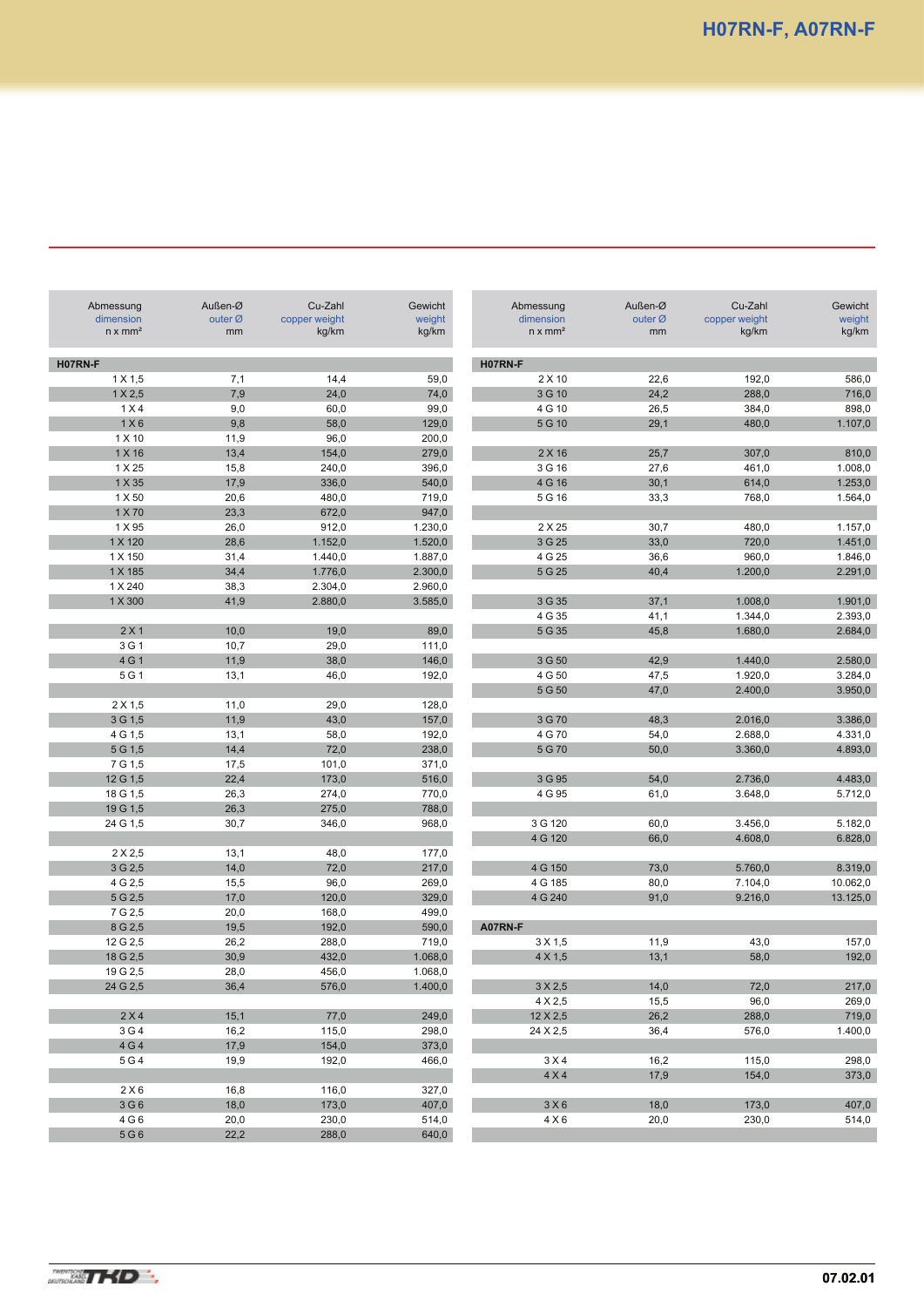#### <span id="page-6-0"></span>**halogenfrei**

**halogen-free**



# **Anwendung**

für den Anschluss von Werkzeugen, beweglichen Geräten und Maschinen, bei mittleren mechanischen Beanspruchungen in trockenen und feuchten Räumen, im Freien, ebenso in gewerblichen und landwirtschaftlichen Betrieben und auf Baustellen. Verwendbar auch für feste Verlegung, z.B. auf Putz in provisorischen Bauten, für direkte Verlegung auf Bauteilen von Hebezeugen, Maschinen usw.

# **Besonderheiten**

- besonderer Schutz für Personen und Sachwerte
- LBS-frei/silikonfrei (bei Produktion)

# **Application**

for connecting of power tools, mobile units and machines for medium mechanical requirements in dry and humid rooms, for outdoor use, in explosive areas, in commercial and agricultural plants and on construction lots. Also suitable for fixed laying e.g. on-wall in provisional buildings, for directly laying on modules of hoisting devices, machinery etc..

# **Special features**

- notable protection for people and property-values
- free from lacquer damaging substances and silicone (during production)

#### **Hinweise**

- RoHS-konform
- konform zur 73/23/EWG-Richtlinie ("Niederspannungsrichtlinie") CE.
- Sonderausführungen, andere Abmessungen, Querschnitte, Ader- und Mantelfarben fertigen wir auf Anfrage.

#### **Aufbau & Technische Daten**

Leiter Werkstoff Cu-Litze blank Leiterklasse nach DIN VDE 0295 Klasse 5 bzw. IEC 228 class 5 Aderisolationswerkstoff vernetztes Elastomer Aderkennung nach VDE 0293-308 bis 5 Adern farbig ab 6 Adern schwarz mit weissen Ziffern mit oder ohne gn/ge Verseilung **Adern in Lagen verseilt** Außenmantelwerkstoff Spezial-Elastomer Mantelfarbe schwarz Aufdruck ja

Nennspannung Uo/U: 450/750 V Prüfspannung 2,5 kV kleinster Biegeradius fest 4 x d kleinster Biegeradius bewegt 6 x d Betriebstemp. fest min/max -25 °C / +60 °C Betriebstemp. bew. min/max -25 °C / +60 °C Temperatur am Leiter max. +85 °C

Strombelastbarkeit nach DIN VDE siehe techn. Anhang Brandverhalten selbstverlöschend und flammwidrig nach IEC 332-3 Standard CENELEC HD 22-13 / NFC 032-131

#### **Remarks**

- conform to RoHS
- conform to 73/23/EWG-Guideline CE
- We are pleased to produce special versions, other dimensions, core and jacket colours on request.

# **Structure & Specifications**

| conductor material          | bare copper strand                                                                                           |
|-----------------------------|--------------------------------------------------------------------------------------------------------------|
| conductor class             | acc. to DIN VDE 0295 class 5 resp. IEC 228 class 5                                                           |
| core insulation             | cross-linked elastomer                                                                                       |
| core identification         | acc. to VDE 0293-308 up to 5 wires coloured, from 6<br>wires black with white numerals with or without gn/ye |
| stranding                   | cores stranded in layers                                                                                     |
| outer sheath                | special elastomer                                                                                            |
| sheath colour               | black                                                                                                        |
| printing                    | <b>ves</b>                                                                                                   |
| rated voltage               | Uo/U: 450/750 V                                                                                              |
| testing voltage             | 2,5 kV                                                                                                       |
| current carrying capacity   | acc. to DIN VDE, see Technical Guidelines                                                                    |
| min. bending radius fixed   | $4 \times d$                                                                                                 |
| min. bending radius moved   | 6xd                                                                                                          |
| operat. temp. fixed min/max | $-25 °C / +60 °C$                                                                                            |
| operat. temp. moved min/max | $-25 °C / +60 °C$                                                                                            |
| temp. at conductor          | +85 °C                                                                                                       |
| burning behavior            | self extinguishing and flame retardant acc. to IEC<br>$332 - 1$                                              |
| standard                    | CENELEC HD 22-13 / NFC 032-131                                                                               |
|                             |                                                                                                              |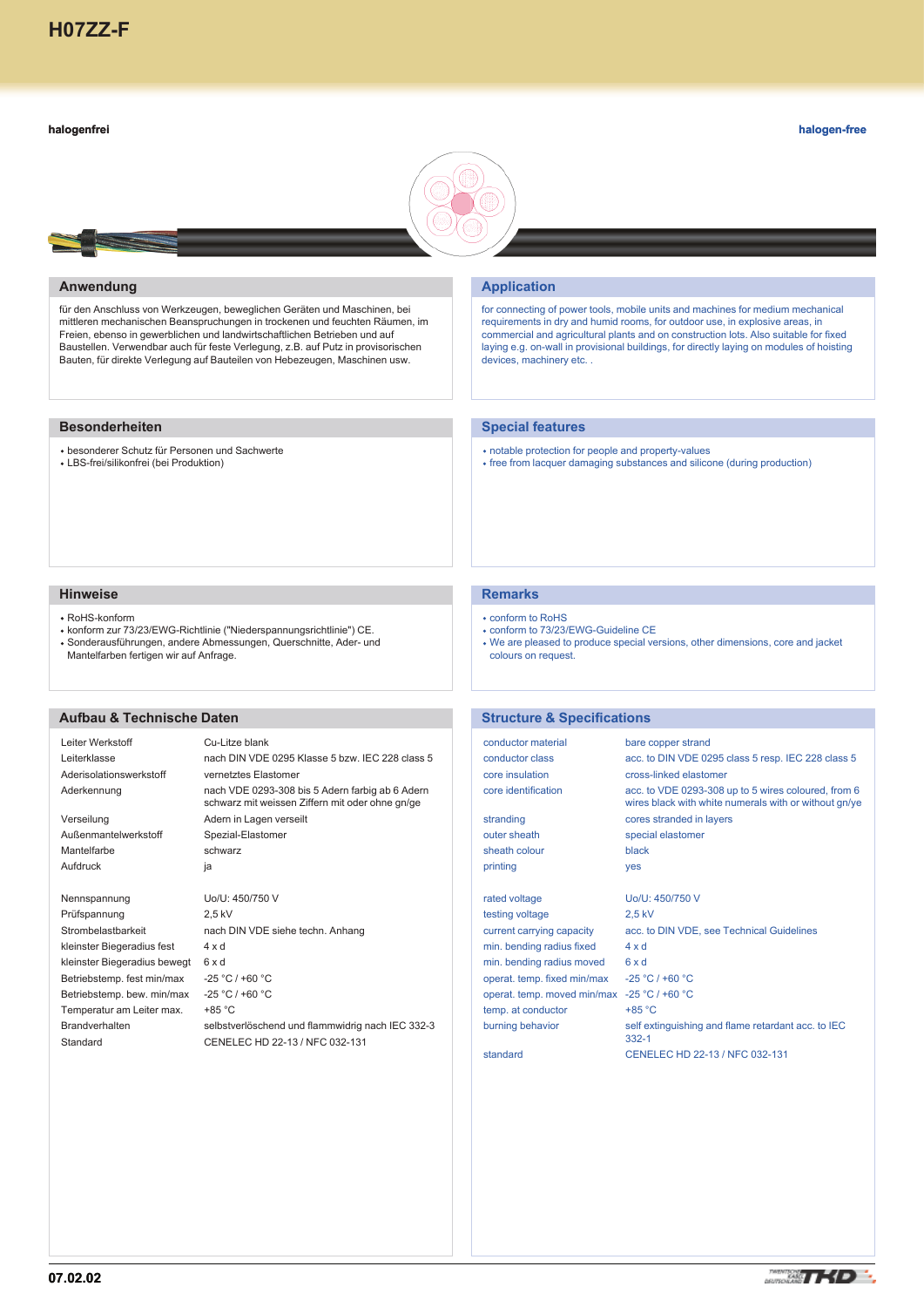| Abmessung      | Außen-Ø | Cu-Zahl       | Gewicht | Abmessung      | Außen-Ø | Cu-Zahl       | Gewicht  |
|----------------|---------|---------------|---------|----------------|---------|---------------|----------|
| dimension      | outer Ø | copper weight | weight  | dimension      | outer Ø | copper weight | weight   |
| $n \times mm2$ | mm      | kg/km         | kg/km   | $n \times mm2$ | mm      | kg/km         | kg/km    |
|                |         |               |         |                |         |               |          |
| $1 \times 1,5$ | 7,1     | 14,4          | 63,0    | 2 X 4          | 15,1    | 77,0          | 255,0    |
| $1 \times 2.5$ | 7,9     | 24,0          | 76,0    | 3 G 4          | 16,2    | 115,0         | 330,0    |
| 1 X 4          | 9,0     | 38,0          | 107,0   | 4 G 4          | 17,9    | 154,0         | 388,0    |
| 1X6            | 9,8     | 58,0          | 140,0   | 5 G 4          | 19,9    | 192,0         | 495,0    |
| 1 X 10         | 11,9    | 96,0          | 213,0   |                |         |               |          |
| 1 X 16         | 13,4    | 154,0         | 291,0   | 2X6            | 16,8    | 115,0         | 335,0    |
| 1 X 25         | 15,8    | 240,0         | 415,0   | 3 G 6          | 18,0    | 173,0         | 440,0    |
| 1 X 35         | 17,9    | 336,0         | 539,0   | 4 G 6          | 20,0    | 230,0         | 515,0    |
| 1 X 50         | 20,6    | 480,0         | 740,0   | 5 G 6          | 22,2    | 288,0         | 642,0    |
| 1 X 70         | 23,3    | 672,0         | 989,0   |                |         |               |          |
| 1 X 95         | 26,0    | 912,0         | 1.290,0 | 2 X 10         | 22,6    | 192,0         | 590,0    |
| 1 X 120        | 28,6    | 1.152,0       | 1.592,0 | 3 G 10         | 24,2    | 288,0         | 800,0    |
| 1 X 150        | 31,5    | 1.440,0       | 1.957,0 | 4 G 10         | 26,5    | 384,0         | 882,0    |
| 1 X 185        | 34,4    | 1.776,0       | 2.350,0 | 5 G 10         | 29,1    | 480,0         | 1.090,0  |
| 1 X 240        | 38,3    | 2.304,0       | 3.099,0 |                |         |               |          |
| 1 X 300        | 41,9    | 2.880,0       | 3.687,0 | 2 X 16         | 25,7    | 307,0         | 821,0    |
| 1 X 400        | 46,8    | 3.840,0       | 4.850,0 | 3 G 16         | 27,6    | 461,0         | 1.150,0  |
| 1 X 500        | 52,0    | 4.800,0       | 5.998,0 | 4 G 16         | 30,1    | 614,0         | 1.234,0  |
|                |         |               |         | 5 G 16         | 33,3    | 768,0         | 1.534,0  |
| $2 \times 1$   | 10,0    | 19,0          | 112,0   |                |         |               |          |
| 3 G 1          | 10,7    | 29,0          | 125,0   | 2 X 25         | 30,7    | 480,0         | 1.172,0  |
| 4 G 1          | 12,5    | 38,0          | 170,0   | 3 G 25         | 33,0    | 720,0         | 1.680,0  |
| 5 G 1          | 13,5    | 46,0          | 205,0   | 4 G 25         | 36,6    | 960,0         | 1.811,0  |
|                |         |               |         | 5 G 25         | 40,4    | 1.200,0       | 2.291,0  |
| $2 \times 1.5$ | 11,0    | 29,0          | 135,0   |                |         |               |          |
| 3 G 1.5        | 11,9    | 43,0          | 129,0   | 3 G 35         | 52,0    | 1.008,0       | 2.170,0  |
| 4 G 1,5        | 13,1    | 58,0          | 196,0   | 4 G 35         | 41,1    | 1.344,0       | 2.365,0  |
| 5 G 1,5        | 14,4    | 72,0          | 242,0   |                |         |               |          |
| 7 G 1.5        | 18,5    | 88,0          | 355,0   | 4 G 50         | 47,5    | 1.920,0       | 3.212,0  |
| 12 G 1,5       | 22,4    | 148,0         | 660,0   | 5 G 50         | 53,0    | 2.400,0       | 3.950,0  |
| 19 X 1,5       | 27,5    | 230,0         | 788,0   |                |         |               |          |
| 27 G 1,5       | 31,5    | 389,0         | 1.077,0 | 4 G 70         | 54,5    | 2.688,0       | 4.320,0  |
| 37 G 1,5       | 36,5    | 535,0         | 1.358,0 |                |         |               |          |
|                |         |               |         | 4 G 95         | 60,5    | 3.648,0       | 5.572,0  |
| 2 X 2,5        | 13,1    | 48,0          | 190,0   | 4 G 120        | 65,5    | 4.608,0       | 6.930,0  |
| 3 G 2.5        | 14,0    | 72,0          | 250,0   | 4 G 150        | 74,0    | 5.760,0       | 8.419,0  |
| 4 G 2.5        | 15,5    | 96,0          | 275,0   | 4 G 185        | 79,5    | 7.104,0       | 10.165,0 |
| 5 G 2.5        | 17,0    | 120,0         | 341,0   | 4 G 240        | 90,0    | 9.216,0       | 13.420,0 |
|                |         |               |         |                |         |               |          |

**halogenfrei halogen-free**

I ĺ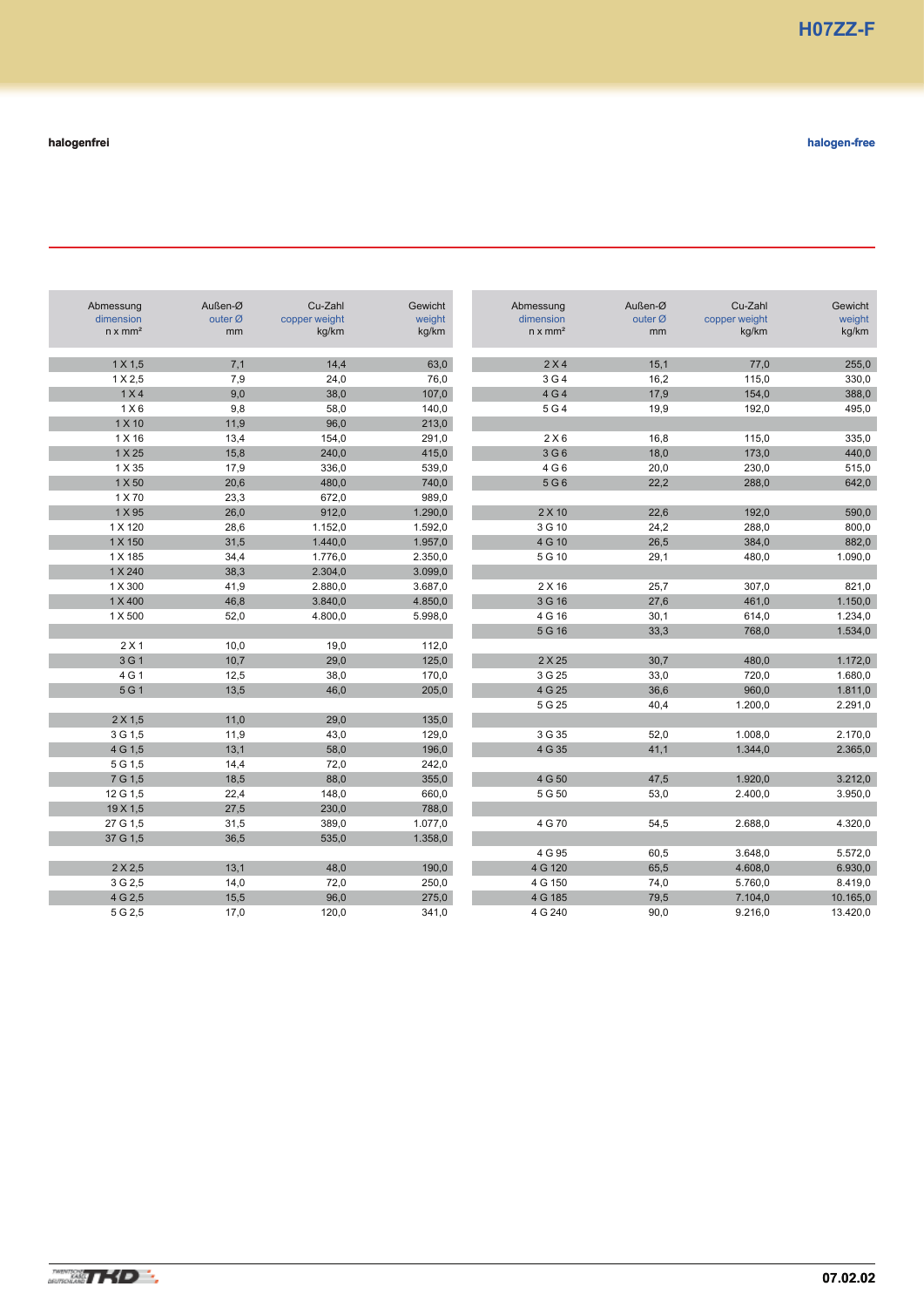

# <span id="page-8-0"></span>**Anwendung**

für den Anschluss von beweglichen Geräten und Maschinen bei sehr hohen mechanischen Beanspruchungen in trockenen und feuchten Räumen, im Freien und in explosionsgefährdeten Bereichen, besonders im Bergbau und in der Industrie, in Steinbrüchen und auf Baustellen. Die Leitungen dürfen fest verlegt werden, z.B. in provisorischen Bauten oder auf Baustellen sowie an Förderanlagen und Maschinen.

# **Besonderheiten**

LBS-frei/silikonfrei (bei Produktion)

# **Application**

for connecting of mobile units and machines with very high mechanical requirements in dry and humid rooms, for outdoor use and in explosive areas. Especially in mining and industries, in quarries and on construction lots. Also suitable for fixed laying e.g. on-wall in provisional buildings, in conveyor facilities and machinery.

# **Special features**

free from lacquer damaging substances and silicone (during production)

#### **Hinweise**

- RoHS-konform
- konform zur 73/23/EWG-Richtlinie ("Niederspannungsrichtlinie") CE.
- Sonderausführungen, andere Abmessungen, Querschnitte, Ader- und Mantelfarben fertigen wir auf Anfrage.

#### **Aufbau & Technische Daten**

Leiter Werkstoff Cu-Litze verzinnt Leiterklasse nach DIN VDE 0295 Klasse 5 bzw. IEC 228 class 5 Aderisolationswerkstoff Gummi-Mischung Aderkennung nach VDE 0293-308 bis 5 Adern farbig ab 6 Adern schwarz mit weissen Ziffern mit oder ohne gn/ge Verseilung **Adern in Lagen verseilt** Innenmantelwerkstoff Polychloropren (NEOPRENE®) Außenmantelwerkstoff Polychloropren (NEOPRENE®) Mantelfarbe gelb Aufdruck ja Nennspannung Uo/U: 0,6/1 kV

Prüfspannung 3 kV kleinster Biegeradius fest nach DIN VDE 0298 Teil 3 kleinster Biegeradius bewegt nach DIN VDE 0298 Teil 3 Betriebstemp. fest min/max -40 °C / +80 C Betriebstemp. bew. min/max -25 °C / +80 C Temperatur am Leiter max. +90 °C Standard nach DIN VDE 0250 Teil 812

Strombelastbarkeit nach DIN VDE siehe techn. Anhang

#### **Remarks**

- conform to RoHS
- conform to 73/23/EWG-Guideline CE
- We are pleased to produce special versions, other dimensions, core and jacket colours on request.

# **Structure & Specifications**

| tinned copper strands                                                                                        |
|--------------------------------------------------------------------------------------------------------------|
| acc. to DIN VDE 0295 class 5 resp. IEC 228 class 5                                                           |
| rubber compound                                                                                              |
| acc. to VDE 0293-308 up to 5 wires coloured, from 6<br>wires black with white numerals with or without gn/ye |
| cores stranded in layers                                                                                     |
| polychloroprene (NEOPRENE <sup>®</sup> )                                                                     |
| polychloroprene (NEOPRENE <sup>®</sup> )                                                                     |
| vellow                                                                                                       |
| <b>ves</b>                                                                                                   |
|                                                                                                              |
|                                                                                                              |

testing voltage 3 kV min. bending radius fixed acc. to DIN VDE 0298 part 3 min. bending radius moved acc. to DIN VDE 0298 part 3 operat. temp. fixed min/max -40 °C / +80 C operat. temp. moved min/max -25 °C / +80 C temp. at conductor  $+90 °C$ standard acc. to DIN VDE 0250 part 812

rated voltage Uo/U: 0,6/1 kV current carrying capacity acc. to DIN VDE, see Technical Guidelines

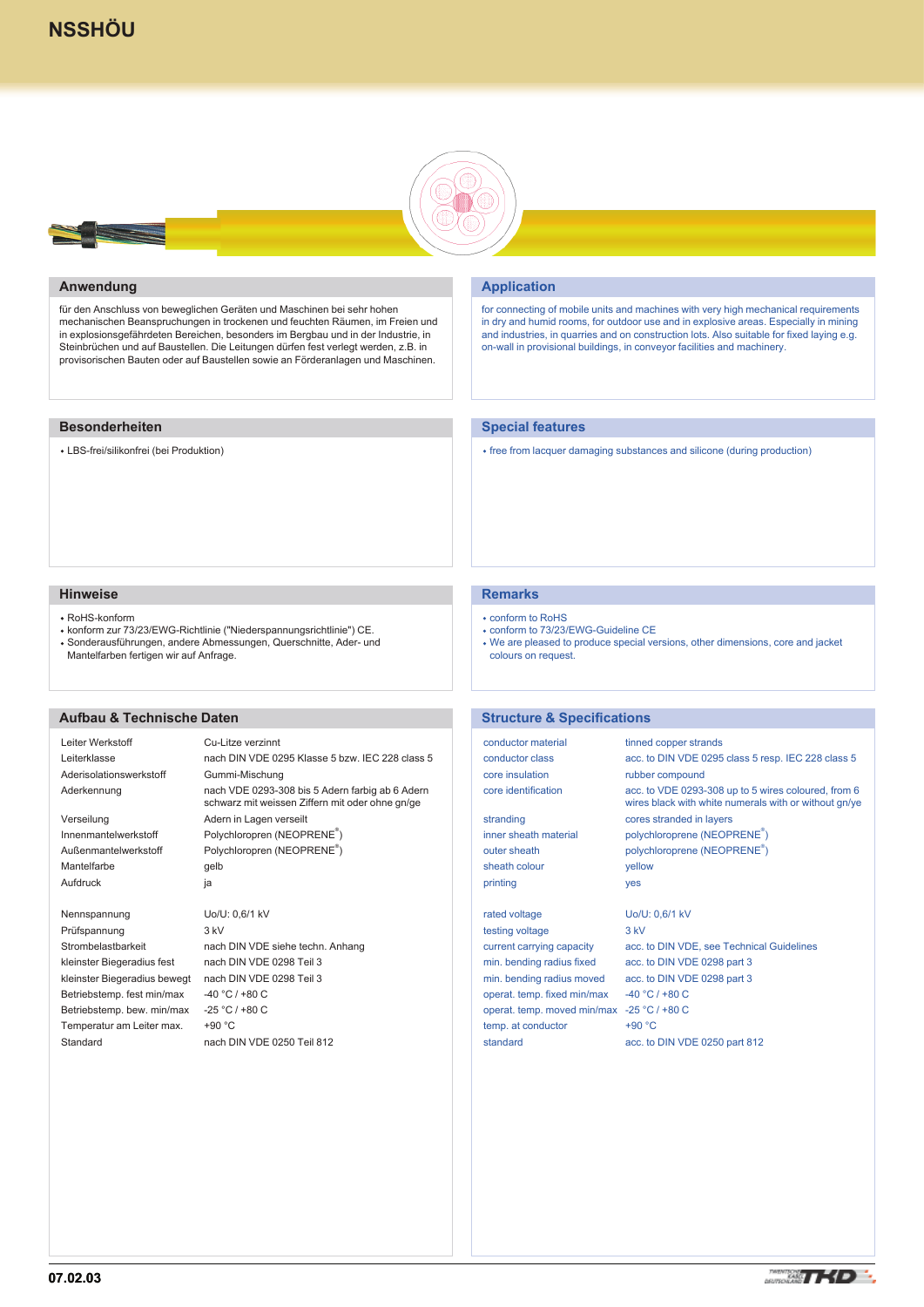| Gewicht<br>weight<br>kg/km | Abmessung<br>dimension<br>$n \times mm2$ | Außen-Ø<br>outer $Ø$<br>mm | Cu-Zahl<br>copper weight<br>kg/km | Gewicht<br>weight<br>kg/km |
|----------------------------|------------------------------------------|----------------------------|-----------------------------------|----------------------------|
| 255,0                      | 3 G 6                                    | 19,5                       | 173,0                             | 510,0                      |
| 283,0                      | 4 G 6                                    | 20,5                       | 230,0                             | 600,0                      |
| 500.0                      | 5 G 6                                    | 23,0                       | 288,0                             | 720,0                      |
| 670,0                      |                                          |                            |                                   |                            |
| 900,0                      | 4 G 10                                   | 25,0                       | 384,0                             | 920,0                      |
| 1.140,0                    | 5 G 10                                   | 27,0                       | 480,0                             | 1.050,0                    |
| 1.430,0                    |                                          |                            |                                   |                            |
| 1.740,0                    | 4 G 16                                   | 30,0                       | 614,0                             | 1.370,0                    |
| 2.150,0                    | 5 G 16                                   | 32,5                       | 768,0                             | 1.580,0                    |
| 2.760,0                    |                                          |                            |                                   |                            |
| 3.480,0                    | 4 G 25                                   | 35,5                       | 960,0                             | 2.010,0                    |
|                            | 5 G 25                                   | 38,5                       | 1.200,0                           | 2.320,0                    |
| 187,0                      |                                          |                            |                                   |                            |
| 210,0                      | 4 G 35                                   | 38,5                       | 1.344,0                           | 2.530,0                    |
| 239,0                      | 5 G 35                                   | 47.0                       | 1.680,0                           | 3.400,0                    |
| 266,0                      |                                          |                            |                                   |                            |
| 416,0                      | 4 G 50                                   | 45,0                       | 1.920,0                           | 3.520,0                    |
| 540,0                      | 4 G 70                                   | 53,5                       | 2.688,0                           | 4.605,0                    |
|                            | 4 G 95                                   | 61,5                       | 3.648,0                           | 6.400,0                    |
| 239,0                      | 4 G 120                                  | 68,0                       | 4.608,0                           | 7.705,0                    |
| 273,0                      |                                          |                            |                                   |                            |
| 364,0                      | 3 G 70/35                                | 49,0                       | 2.352,0                           | 4.280,0                    |
| 403,0                      | 3 G 95/50                                | 57,0                       | 3.216,0                           | 5.710,0                    |
| 530,0                      | 3 G 120/70                               | 63,5                       | 4.128,0                           | 7.010,0                    |
| 810,0                      |                                          |                            |                                   |                            |
| 1.180,0                    |                                          |                            |                                   |                            |

| Abmessung      | Außen-Ø   | Cu-Zahl       | Gewicht |
|----------------|-----------|---------------|---------|
| dimension      | outer $Ø$ | copper weight | weight  |
| $n \times mm2$ | mm        | kg/km         | kg/km   |
|                |           |               |         |
| 1 X 16         | 12,5      | 154,0         | 255,0   |
| 1 X 25         | 15,0      | 240,0         | 283,0   |
| 1 X 35         | 16,5      | 336,0         | 500.0   |
| 1 X 50         | 18,5      | 480,0         | 670,0   |
| 1 X 70         | 20,5      | 672,0         | 900,0   |
| 1 X 95         | 23,5      | 912,0         | 1.140,0 |
| 1 X 120        | 25,7      | 1.152,0       | 1.430,0 |
| 1 X 150        | 27,5      | 1.440,0       | 1.740,0 |
| 1 X 185        | 31,0      | 1.776,0       | 2.150,0 |
| 1 X 240        | 34,5      | 2.304,0       | 2.760,0 |
| 1 X 300        | 38,0      | 2.880,0       | 3.480,0 |
|                |           |               |         |
| $2 \times 1,5$ | 13,0      | 29,0          | 187,0   |
| 3 G 1.5        | 13,5      | 43,0          | 210,0   |
| 4 G 1,5        | 14,0      | 58,0          | 239,0   |
| 5 G 1,5        | 15,0      | 72,0          | 266,0   |
| 7 G 1,5        | 18,5      | 101,0         | 416,0   |
| 10 G 1,5       | 22,0      | 144,0         | 540,0   |
|                |           |               |         |
| $2 \times 2.5$ | 14,0      | 48,0          | 239,0   |
| 3 G 2,5        | 15,0      | 72,0          | 273,0   |
| 4 G 2.5        | 17,0      | 96,0          | 364,0   |
| 5 G 2.5        | 18,0      | 120,0         | 403,0   |
| 7 G 2.5        | 21,0      | 168,0         | 530,0   |
| 12 G 2,5       | 25,0      | 288,0         | 810,0   |
| 18 G 2,5       | 30,0      | 432,0         | 1.180,0 |
|                |           |               |         |
| 3 G 4          | 18,0      | 115,0         | 408,0   |
| 4 G 4          | 19,0      | 154,0         | 477,0   |
| 5 G 4          | 20,5      | 192,0         | 540,0   |
|                |           |               |         |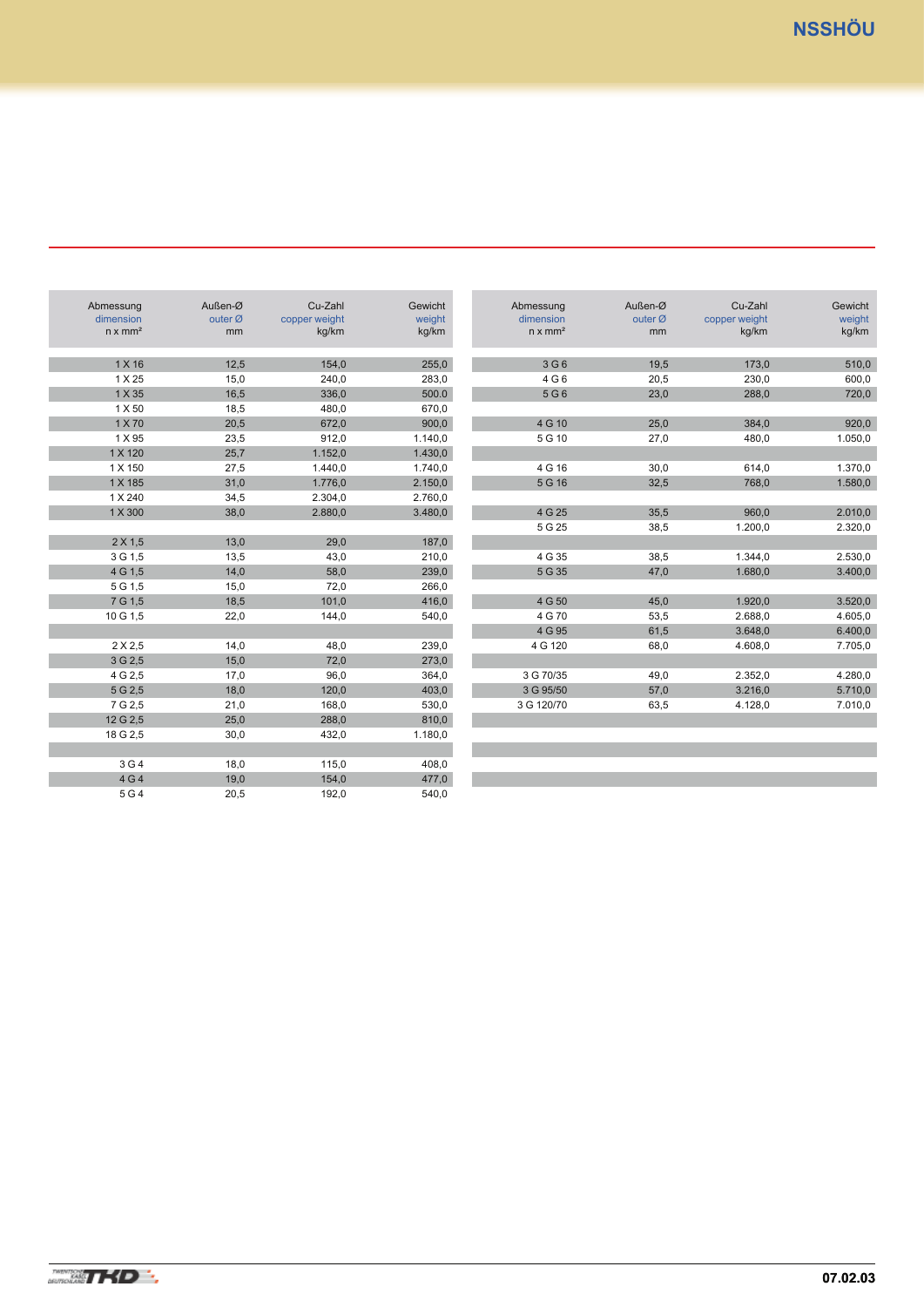

# <span id="page-10-0"></span>**Anwendung**

als flexible Stromzuführung vom Schweißgerät zur Schweißelektrode bei hohen mechanischen Beanspruchungen in trockenen und feuchten Räumen sowie im Freien. Die Leitung ist sowohl für Schweißgeräte in der Industrie, z.B. Automobilbau, Schiffbau, Werkzeugmaschinenbau, als auch für Handelektroden, z.B. in Werkstätten oder auf Baustellen, verwendbar.

# **Besonderheiten**

LBS-frei/silikonfrei (bei Produktion)

# **Application**

flexible connecting cable from welding unit to welding electrode for high mechanical requirements in dry and humid rooms and for outdoor use. Also suitable for industrial welding e.g. automotive industries, shipbuilding, machine tool building and handheld electrodes e.g. in facilities or on construction lots.

# **Special features**

free from lacquer damaging substances and silicone (during production)

#### **Hinweise**

RoHS-konform

- bei H01N2-E handelt es sich um eine hochflexible Ausführung.
- konform zur 73/23/EWG-Richtlinie ("Niederspannungsrichtlinie") CE.

# **Aufbau & Technische Daten**

| Leiter Werkstoff             | Cu-Litze blank oder verzinnt                           |
|------------------------------|--------------------------------------------------------|
| Leiterklasse                 | nach DIN VDE 0295 Klasse 5/6 bzw. IEC 228 class<br>5/6 |
| Außenmantelwerkstoff         | Polychloropren (NEOPRENE®)                             |
| Mantelfarbe                  | schwarz                                                |
| Aufdruck                     | ia                                                     |
| Nennspannung                 | 100 V                                                  |
| Prüfspannung                 | 1 kV                                                   |
| Strombelastbarkeit           | nach DIN VDE siehe techn. Anhang                       |
| kleinster Biegeradius fest   | $D = 12 \times d$ ; E = 10 x d                         |
| kleinster Biegeradius bewegt | $D = 12 \times d$ ; E = 10 x d                         |
| Betriebstemp. fest min/max   | $-40 °C / +80 °C$                                      |
| Betriebstemp. bew. min/max   | $-25 °C / +80 °C$                                      |
| Temperatur am Leiter max.    | $+85 °C$                                               |
| Standard                     | nach DIN VDE 0282 Teil 6                               |
|                              |                                                        |

# **Remarks**

- conform to RoHS
- H01N2-E is highly flexible
- conform to 73/23/EWG-Guideline CE

# **Structure & Specifications**

| conductor material                          | bare or tinned copper strand                              |
|---------------------------------------------|-----------------------------------------------------------|
| conductor class                             | acc. to DIN VDE 0295 class 5/6 resp. IEC 228 class<br>5/6 |
| outer sheath                                | polychloroprene (NEOPRENE®)                               |
| sheath colour                               | black                                                     |
| printing                                    | <b>yes</b>                                                |
| rated voltage                               | 100V                                                      |
| testing voltage                             | 1 kV                                                      |
| current carrying capacity                   | acc. to DIN VDE, see Technical Guidelines                 |
| min. bending radius fixed                   | $D = 12 \times d$ ; $E = 10 \times d$                     |
| min. bending radius moved                   | $D = 12 \times d$ ; $E = 10 \times d$                     |
| operat. temp. fixed min/max                 | $-40 °C / +80 °C$                                         |
| operat. temp. moved min/max -25 °C / +80 °C |                                                           |
| temp. at conductor                          | $+85 °C$                                                  |
| standard                                    | acc. to DIN VDE 0282 part 6                               |
|                                             |                                                           |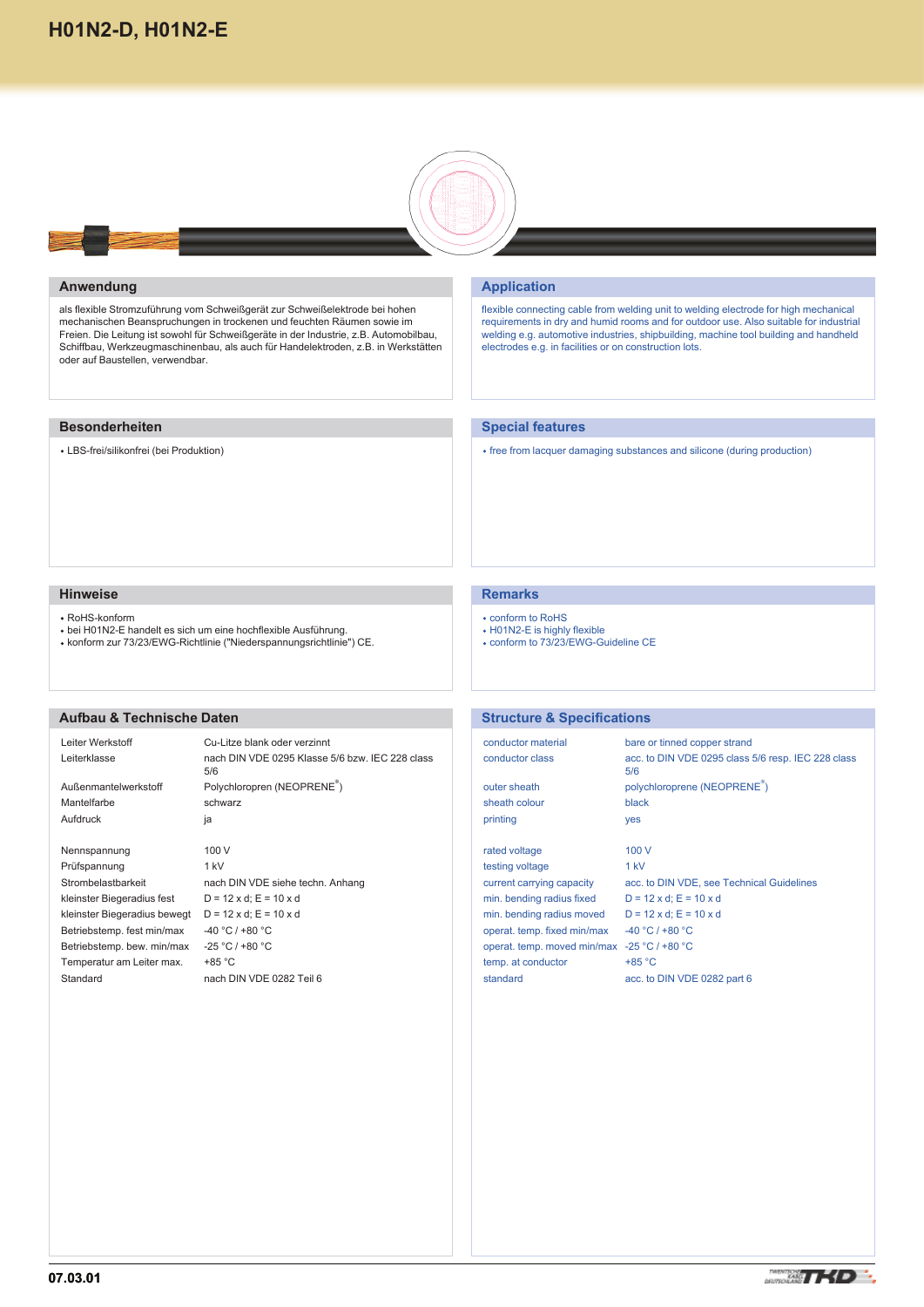| Abmessung<br>dimension<br>$n \times mm^2$ | Außen-Ø<br>outer $\varnothing$<br>mm | Cu-Zahl<br>copper weight<br>kg/km | Gewicht<br>weight<br>kg/km | Abmessung<br>dimension<br>$n \times mm^2$ | Außen-Ø<br>outer $\varnothing$<br>mm | Cu-Zahl<br>copper weight<br>kg/km | Gewicht<br>weight<br>kg/km |
|-------------------------------------------|--------------------------------------|-----------------------------------|----------------------------|-------------------------------------------|--------------------------------------|-----------------------------------|----------------------------|
| <b>H01N2-D</b>                            |                                      |                                   |                            | <b>H01N2-E</b>                            |                                      |                                   |                            |
| 1 X 10                                    | 9.7                                  | 96,0                              | 140,0                      | 1 X 16                                    | 9,5                                  | 154,0                             | 200,0                      |
| 1 X 16                                    | 11,5                                 | 154,0                             | 200,0                      | 1 X 25                                    | 11,0                                 | 240,0                             | 280,0                      |
| 1 X 25                                    | 13,0                                 | 240.0                             | 280,0                      | 1 X 35                                    | 12,5                                 | 336,0                             | 380,0                      |
| 1 X 35                                    | 14,5                                 | 336,0                             | 380,0                      | 1 X 50                                    | 15,0                                 | 500,0                             | 550,0                      |
| 1 X 50                                    | 17,0                                 | 480,0                             | 550,0                      | 1 X 70                                    | 17,0                                 | 700,0                             | 800,0                      |
| 1 X 70                                    | 19.0                                 | 672.0                             | 800,0                      | 1 X 95                                    | 19.5                                 | 950.0                             | 1.010,0                    |
| 1 X 95                                    | 21,5                                 | 912.0                             | 1.010.0                    | 1 X 120                                   | 21,5                                 | 1.200,0                           | 1.340,0                    |
| 1 X 120                                   | 24,0                                 | 1.152,0                           | 1.340,0                    |                                           |                                      |                                   |                            |
| 1 X 150                                   | 26,0                                 | 1.440.0                           | 1.650,0                    |                                           |                                      |                                   |                            |
| 1 X 185                                   | 28,9                                 | 1.776,0                           | 1.920,0                    |                                           |                                      |                                   |                            |
|                                           |                                      |                                   |                            |                                           |                                      |                                   |                            |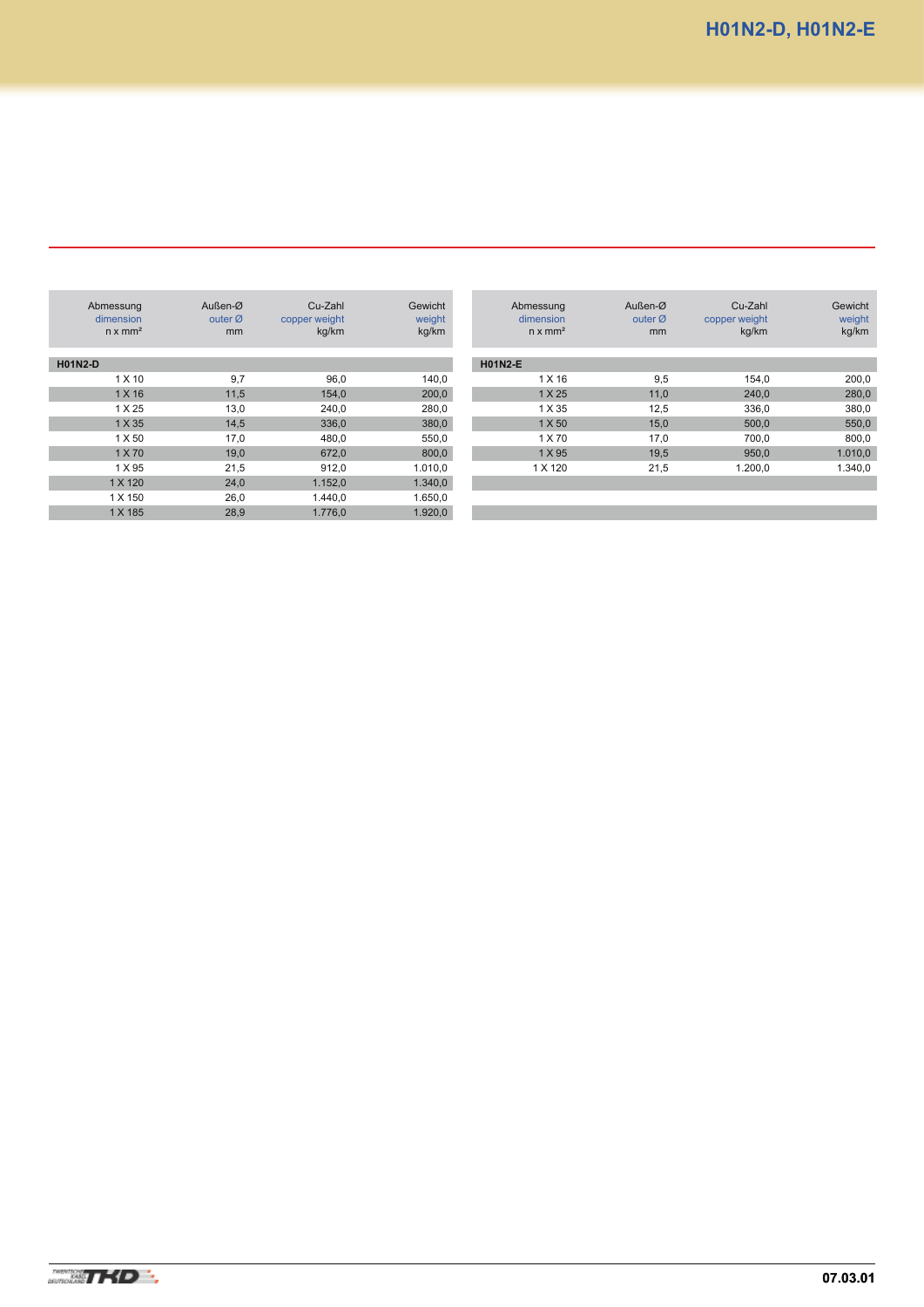# <span id="page-12-0"></span>**[NSGAFÖU](#page-1-0)**



# **Anwendung**

**Room** 

zur festen Verlegung in Schienenfahrzeugen und Omnibussen sowie in trockenen Räumen, in Rohren und geschlossenen Installationskanälen, auch beim Anschluss beweglicher Teile.

# **Application**

for fixed laying in rail vehicles and buses as well as in dry rooms, in pipes and closed installation canals. Suitable for connecting of flexible units.

# **Besonderheiten**

- Leitungen für 3 kV Nennspannung gelten in Niederspannungsanlagen bis 1000 V als kurzschluss- und erdschlusssichere Verbindung.
- LBS-frei/silikonfrei (bei Produktion)

# **Special features**

- cables with 3 kV operating voltage in low voltage facilities up to 1.000 V are classified as short circuit and earth leakage protected connection
- free from lacquer damaging substances and silicone (during production)

#### **Hinweise**

RoHS-konform

konform zur 73/23/EWG-Richtlinie ("Niederspannungsrichtlinie") CE.

# **Remarks**

- conform to RoHS
- conform to 73/23/EWG-Guideline CE

# **Aufbau & Technische Daten**

| Cu-Litze verzinnt                                |
|--------------------------------------------------|
| nach DIN VDE 0295 Klasse 5 bzw. IEC 228 class 5  |
| Gummi-Mischung                                   |
| Polychloropren (NEOPRENE®)                       |
| schwarz                                          |
| ja                                               |
|                                                  |
| Uo/U: 1,8/3 kV                                   |
| 6 kV                                             |
| nach DIN VDE siehe techn. Anhang                 |
| $5 \times d$                                     |
| $5 \times d$                                     |
| $-40 °C$ / +80 $°C$                              |
| $-25 °C / +80 °C$                                |
| +90 °C                                           |
| selbstverlöschend und flammwidrig nach IEC 332-3 |
| nach DIN VDE 0250 Teil 602                       |
|                                                  |

# **Structure & Specifications**

| conductor material          | tinned copper strands                                           |
|-----------------------------|-----------------------------------------------------------------|
| conductor class             | acc. to DIN VDE 0295 class 5 resp. IEC 228 class 5              |
| core insulation             | rubber compound                                                 |
| outer sheath                | polychloroprene (NEOPRENE <sup>®</sup> )                        |
| sheath colour               | black                                                           |
| printing                    | <b>yes</b>                                                      |
|                             |                                                                 |
| rated voltage               | Uo/U: 1,8/3 kV                                                  |
| testing voltage             | 6 <sub>kV</sub>                                                 |
| current carrying capacity   | acc. to DIN VDE, see Technical Guidelines                       |
| min. bending radius fixed   | 5xd                                                             |
| min. bending radius moved   | 5xd                                                             |
| operat. temp. fixed min/max | $-40 °C / +80 °C$                                               |
| operat. temp. moved min/max | $-25 °C / +80 °C$                                               |
| temp. at conductor          | +90 °C                                                          |
| burning behavior            | self-extinguishing and flame-retardant acc. to IEC<br>$332 - 1$ |
| standard                    | acc. to DIN VDE 0250 part 602                                   |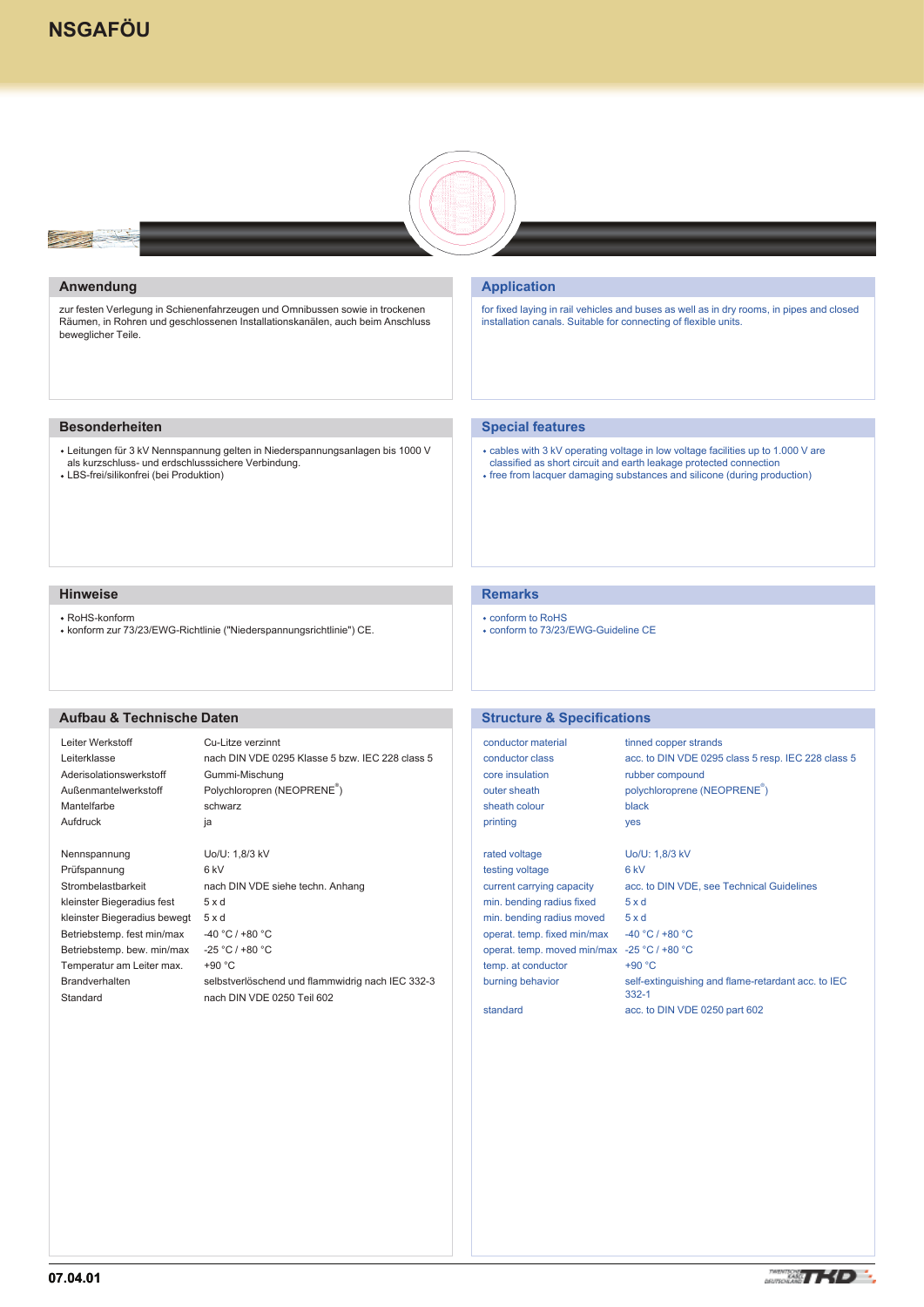| Abmessung<br>dimension<br>$n \times mm2$ | Außen-Ø<br>outer $\varnothing$<br>mm | Cu-Zahl<br>copper weight<br>kg/km | Gewicht<br>weight<br>kg/km | Abmessung<br>dimension<br>$n \times mm^2$ | Außen-Ø<br>outer $\varnothing$<br>mm | Cu-Zahl<br>copper weight<br>kg/km | Gewicht<br>weight<br>kg/km |
|------------------------------------------|--------------------------------------|-----------------------------------|----------------------------|-------------------------------------------|--------------------------------------|-----------------------------------|----------------------------|
| 1,5                                      | 5,5                                  | 14,4                              | 50,0                       | 50                                        | 14,3                                 | 480,0                             | 620,0                      |
| 2,5                                      | 5,9                                  | 24,0                              | 65,0                       | 70                                        | 16,0                                 | 672.0                             | 820,0                      |
| $\overline{4}$                           | 6,4                                  | 38,0                              | 85,0                       | 95                                        | 18,2                                 | 912,0                             | 1.070,0                    |
| 6                                        | 7,0                                  | 58,0                              | 105,0                      | 120                                       | 19,9                                 | 1.152,0                           | 1.320,0                    |
| 10                                       | 8,4                                  | 96,0                              | 160,0                      | 150                                       | 21,8                                 | 1.440,0                           | 1.620,0                    |
| 16                                       | 9,2                                  | 154,0                             | 235,0                      | 185                                       | 23,8                                 | 1.776,0                           | 1.950,0                    |
| 25                                       | 11,5                                 | 240.0                             | 360,0                      | 240                                       | 26,7                                 | 2.304,0                           | 2.540,0                    |
| 35                                       | 12,8                                 | 336,0                             | 460,0                      | 300                                       | 38,0                                 | 2.880,0                           | 3.178,0                    |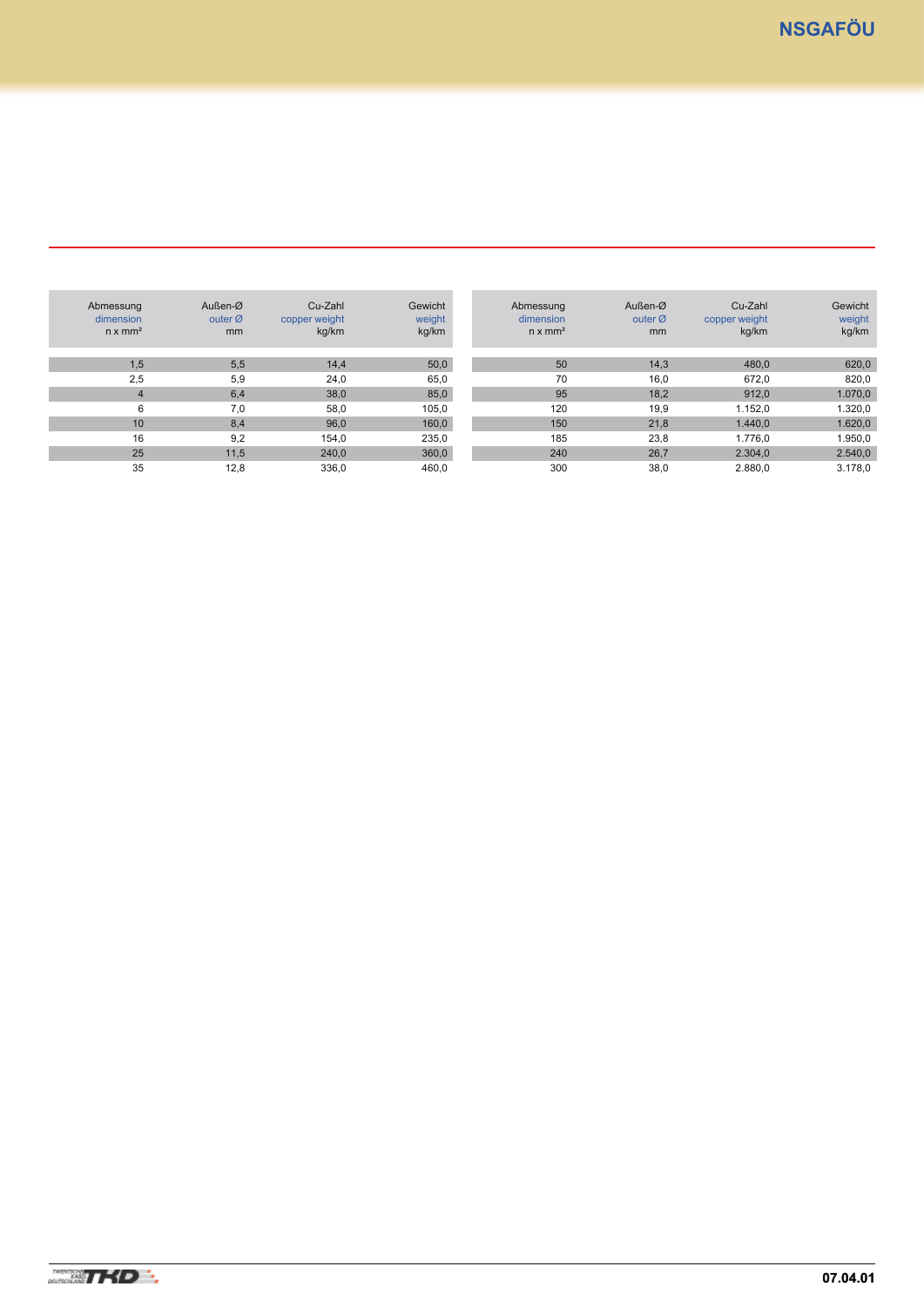# <span id="page-14-0"></span>**[TML N-RD](#page-1-0)**

#### **für Nutzwasser, rund**

#### **for industrial water, round**



#### **Anwendung**

für den ständigen Einsatz im Wasser zum Anschluss von elektrischen Betriebsmitteln, z.B. Tauchpumpenmotoren. Sie können im Brauch- bzw. Nutzwasser eingesetzt werden. Geeignet für mittlere mechanische Beanspruchungen.

# **Application**

for permanent use in water to connect electrical equipment such as submerged pump motors. Suitable for industrial water and for medium mechanical requirements.

rated voltage up to 0.6/1 kV when protected and fixed laying in pipes of well

free from lacquer damaging substances and silicone (during production)

# **Besonderheiten**

**Hinweise** RoHS-konform

wir auf Anfrage.

bei geschützter und fester Verlegung in Rohren von Brunnenanlagen darf die Nennspannung bis 0,6/1 kV betragen.

konform zur 73/23/EWG-Richtlinie ("Niederspannungsrichtlinie") CE.

Sonderausführungen, andere Abmessungen, Querschnitte und Aderfarben fertigen

LBS-frei/silikonfrei (bei Produktion)

# **Remarks**

systems.

conform to RoHS

**Special features**

- conform to 73/23/EWG-Guideline CE
- We are pleased to produce special versions, other dimensions and core colours on request.

# **Structure & Specifications**

| conductor material  | bare copper strand                                  |
|---------------------|-----------------------------------------------------|
| conductor class     | acc. to DIN VDE 0295 class 5 resp. IEC 228 class 5  |
| core insulation     | based on EPR                                        |
| core identification | acc. to VDE 0293-308 coloured with or without gn/ye |
| stranding           | cores stranded in layers                            |
| outer sheath        | based on EPR                                        |
| sheath colour       | black                                               |
| printing            | yes                                                 |
|                     |                                                     |

rated voltage Uo/U: 450/750 V testing voltage 2,5 kV min. bending radius fixed  $4 \times d$ min. bending radius moved  $5 \times d$ operat. temp. fixed min/max -50 °C / +60 °C operat. temp. moved min/max -40 °C / +60 °C temp. at conductor  $+90 °C$ standard acc. to DIN VDE 0250

current carrying capacity acc. to DIN VDE, see Technical Guidelines

Leiterklasse nach DIN VDE 0295 Klasse 5 bzw. IEC 228 class 5 Aderisolationswerkstoff auf EPR-Basis Aderkennung nach VDE 0293-308 farbig mit oder ohne gn/ge Verseilung **Adern in Lagen verseilt** Außenmantelwerkstoff auf EPR-Basis Mantelfarbe schwarz Aufdruck ja

**Aufbau & Technische Daten** Leiter Werkstoff Cu-Litze blank

Nennspannung Uo/U: 450/750 V Prüfspannung 2,5 kV kleinster Biegeradius fest 4 x d kleinster Biegeradius bewegt 5 x d Betriebstemp. fest min/max -50 °C / +60 °C Betriebstemp. bew. min/max -40 °C / +60 °C Temperatur am Leiter max. +90 °C Standard in Anlehnung an DIN VDE 0250

Strombelastbarkeit nach DIN VDE siehe techn. Anhang

 $(1)$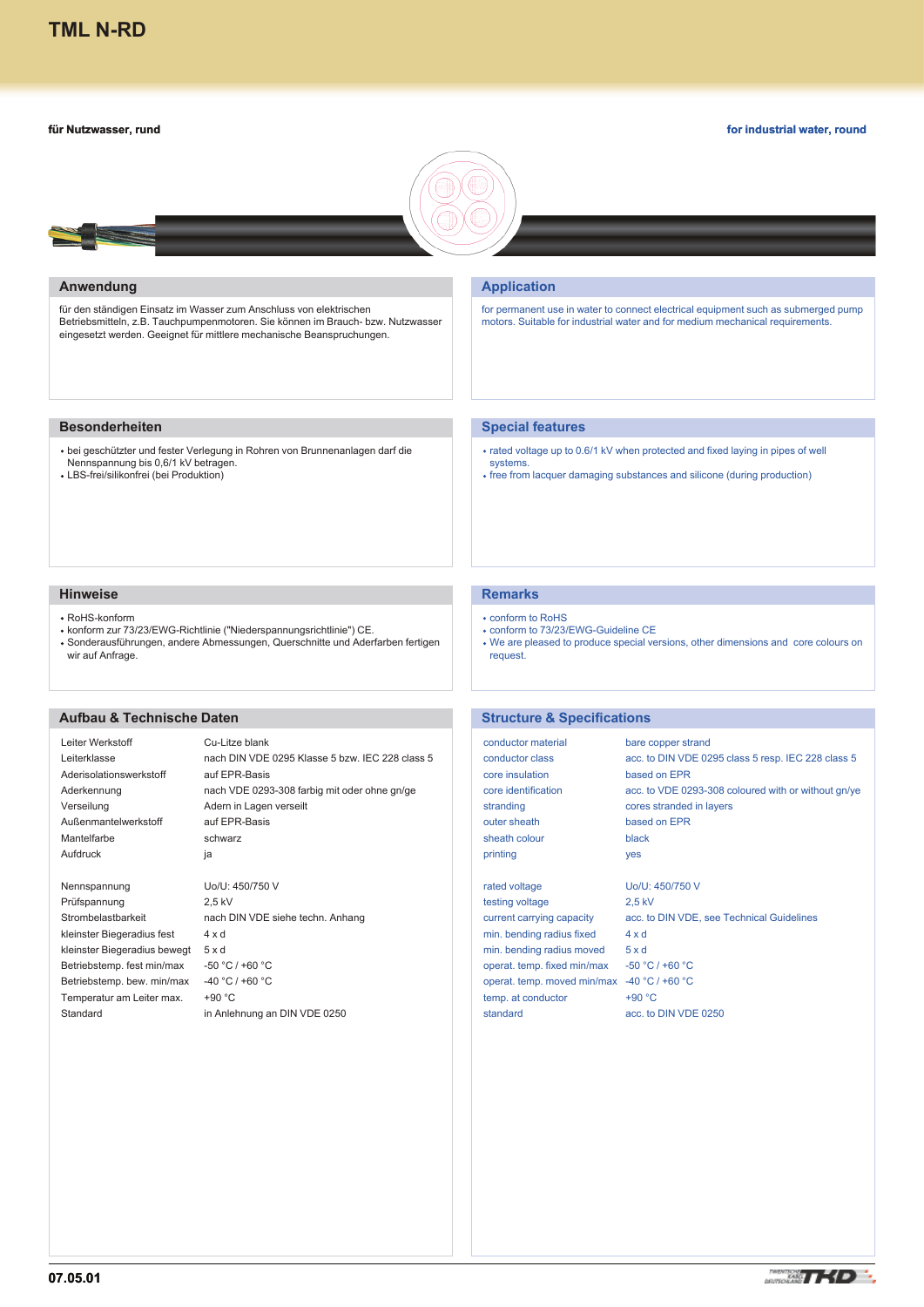**The Co** e.

| Gewicht<br>weight | Cu-Zahl<br>copper weight | Außen-Ø<br>outer Ø | Abmessung<br>dimension | Gewicht<br>weight | Cu-Zahl<br>copper weight | Außen-Ø<br>outer Ø | Abmessung<br>dimension |
|-------------------|--------------------------|--------------------|------------------------|-------------------|--------------------------|--------------------|------------------------|
| kg/km             | kg/km                    | mm                 | $n \times mm2$         | kg/km             | kg/km                    | mm                 | $n \times mm2$         |
| 400,0             | 173,0                    | 17,0               | 3X6                    | 60,0              | 14,0                     | 7,0                | $1 \times 1.5$         |
| 500,0             | 230,0                    | 19,0               | 4 G 6                  | 80,0              | 24,0                     | 7,5                | $1 \times 2.5$         |
|                   |                          |                    |                        | 100,0             | 38,0                     | 8,5                | 1 X4                   |
| 650,0             | 288,0                    | 22,5               | 3 X 10                 | 120,0             | 58,0                     | 9,5                | 1X6                    |
| 800,0             | 384,0                    | 24,0               | 4 G 10                 | 180,0             | 96,0                     | 11,0               | 1 X 10                 |
|                   |                          |                    |                        | 240,0             | 154,0                    | 13,0               | 1 X 16                 |
| 900,0             | 461,0                    | 25,5               | 3 X 16                 | 350,0             | 240,0                    | 15,0               | 1 X 25                 |
| 1.100,0           | 616,0                    | 28,5               | 4 G 16                 | 470,0             | 336,0                    | 16,0               | 1 X 35                 |
|                   |                          |                    |                        | 650,0             | 480,0                    | 18,5               | 1 X 50                 |
| 1.300,0           | 720,0                    | 29,5               | 3 X 25                 | 900,0             | 672,0                    | 21,0               | 1 X 70                 |
| 1.700,0           | 960,0                    | 34,0               | 4 G 25                 | 1.150,0           | 912,0                    | 24,0               | 1 X 95                 |
|                   |                          |                    |                        | 1.400,0           | 1.152,0                  | 26,0               | 1 X 120                |
| 1.700,0           | 1.008,0                  | 33,0               | 3 X 35                 | 1.800,0           | 1.440,0                  | 28,0               | 1 X 150                |
| 2.200,0           | 1.344,0                  | 38,0               | 4 G 35                 | 2.000,0           | 1.776,0                  | 31,0               | 1 X 185                |
|                   |                          |                    |                        |                   |                          |                    |                        |
| 2.300,0           | 1.440,0                  | 39,0               | 3 X 50                 | 140,0             | 43,0                     | 11,0               | 3 X 1.5                |
| 3.100,0           | 1.920,0                  | 43,0               | 4 G 50                 | 140,0             | 43,0                     | 11,0               | 3 G 1.5                |
|                   |                          |                    |                        | 200,0             | 58,0                     | 12,5               | 4 G 1.5                |
| 3.100,0           | 2.016,0                  | 43,0               | 3 X 70                 |                   |                          |                    |                        |
| 4.200,0           | 2.688,0                  | 49,0               | 4 G 70                 | 210,0             | 72,0                     | 13,5               | 3 X 2.5                |
|                   |                          |                    |                        | 210,0             | 72,0                     | 13,5               | 3 G 2.5                |
| 4.000,0           | 2.736,0                  | 48,5               | 3 X 95                 | 250,0             | 96,0                     | 15,0               | 4 G 2.5                |
| 5.300,0           | 3.648,0                  | 55,0               | 4 G 95                 |                   |                          |                    |                        |
|                   |                          |                    |                        | 300,0             | 115,0                    | 15,5               | 3 X 4                  |
|                   |                          |                    |                        | 360,0             | 154,0                    | 17,0               | 4 G 4                  |
|                   |                          |                    |                        |                   |                          |                    |                        |

# **für Nutzwasser, rund for industrial water, round**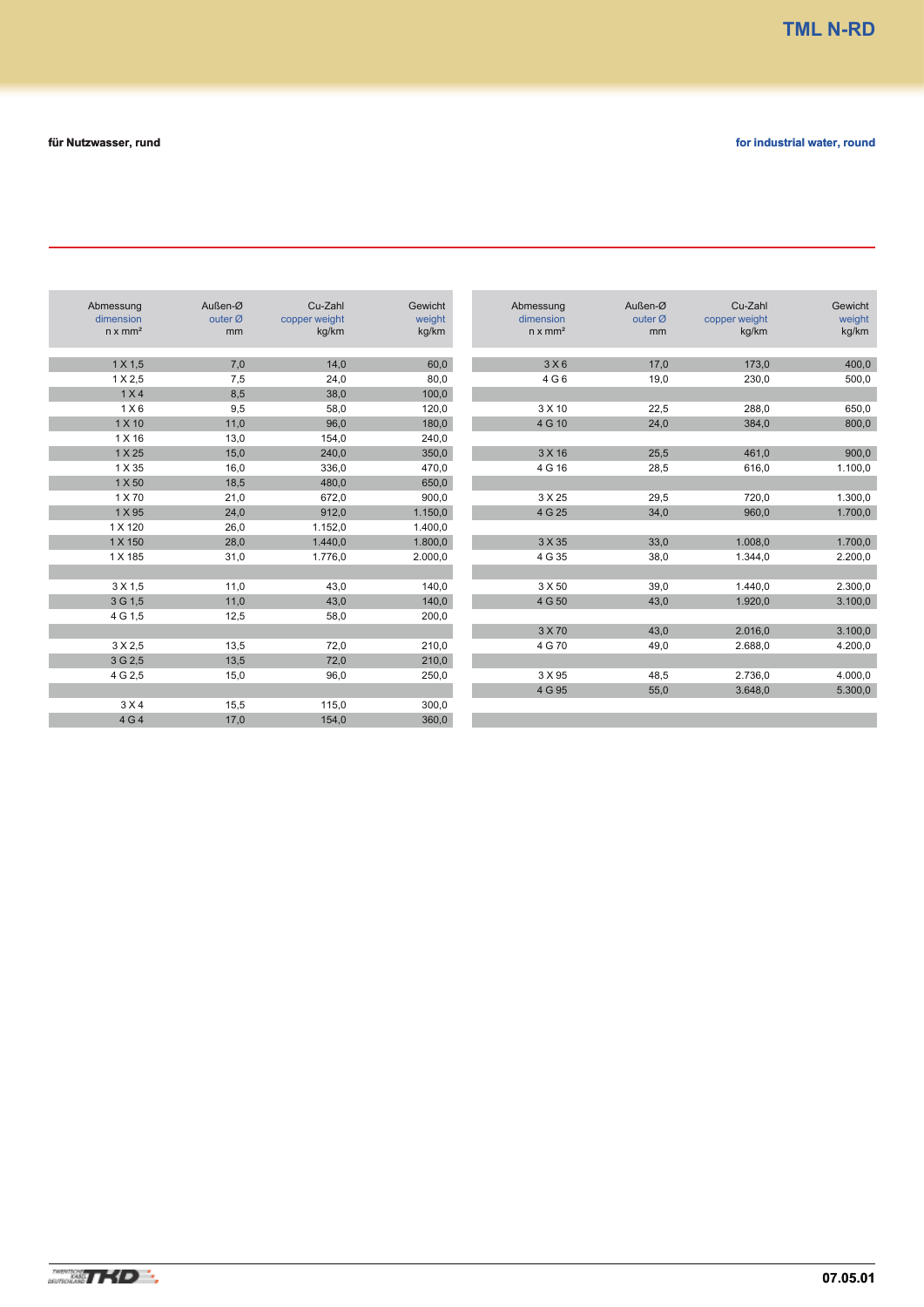#### <span id="page-16-0"></span>**für Nutzwasser, flach**



# **Anwendung**

für den ständigen Einsatz im Wasser zum Anschluss von elektrischen Betriebsmitteln, z.B. Tauchpumpenmotoren. Sie können im Brauch- bzw. Nutzwasser eingesetzt werden. Geeignet für mittlere mechanische Beanspruchungen.

# **Application**

for permanent use in water to connect electrical equipment such as submerged pump motors. Suitable for industrial water and for medium mechanical requirements.

# **Besonderheiten**

LBS-frei/silikonfrei (bei Produktion)

# **Special features**

free from lacquer damaging substances and silicone (during production)

#### **Hinweise**

- RoHS-konform
- konform zur 73/23/EWG-Richtlinie ("Niederspannungsrichtlinie") CE.
- Sonderausführungen, andere Abmessungen, Querschnitte und Aderfarben fertigen wir auf Anfrage.

#### **Aufbau & Technische Daten**

Leiter Werkstoff Cu-Litze blank Leiterklasse nach DIN VDE 0295 Klasse 5 bzw. IEC 228 class 5 Aderisolationswerkstoff auf VPE-Basis Aderkennung nach VDE 0293-308 farbig mit oder ohne gn/ge Verseilung **Adern parallel nebeneinander** Außenmantelwerkstoff auf EPR-Basis Mantelfarbe schwarz Aufdruck ja

Prüfspannung 3 kV kleinster Biegeradius fest 4 x d kleinster Biegeradius bewegt 5 x d Betriebstemp. fest min/max -50 °C / +60 °C Betriebstemp. bew. min/max -40 °C / +60 °C Temperatur am Leiter max. +90 °C Standard in Anlehnung an DIN VDE 0250

Nennspannung Uo/U: 0,6/1 kV Strombelastbarkeit nach DIN VDE siehe techn. Anhang

#### **Remarks**

- conform to RoHS
- conform to 73/23/EWG-Guideline CE
- We are pleased to produce special versions, other dimensions and core colours on request.

# **Structure & Specifications**

| conductor material  | bare copper strand                                  |
|---------------------|-----------------------------------------------------|
| conductor class     | acc. to DIN VDE 0295 class 5 resp. IEC 228 class 5  |
| core insulation     | based on VPE                                        |
| core identification | acc. to VDE 0293-308 coloured with or without gn/ye |
| stranding           | cores parallel side by side                         |
| outer sheath        | based on EPR                                        |
| sheath colour       | black                                               |
| printing            | <b>ves</b>                                          |
| rated voltage       | Uo/U: 0.6/1 kV                                      |

testing voltage 3 kV min. bending radius fixed  $4 \times d$ min. bending radius moved  $5 \times d$ operat. temp. fixed min/max -50 °C / +60 °C operat. temp. moved min/max -40 °C / +60 °C temp. at conductor  $+90 °C$ standard acc. to DIN VDE 0250

current carrying capacity acc. to DIN VDE, see Technical Guidelines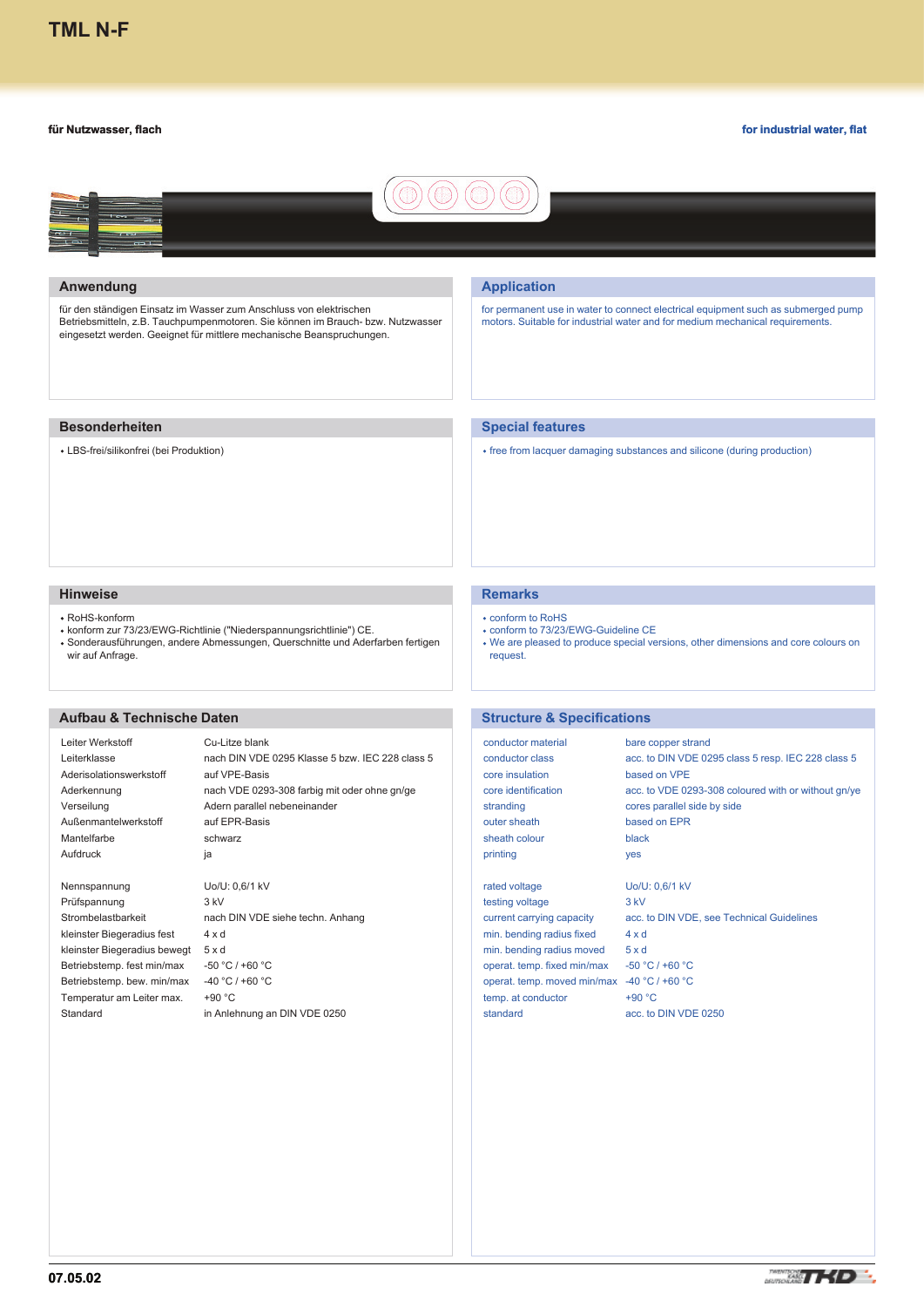| Abmessung<br>dimension<br>$n \times mm^2$ | Abmessung (Höhe<br>x Breite)<br>dimension (height x<br>width)<br><sub>mm</sub> | Cu-Zahl<br>copper weight<br>kg/km | Gewicht<br>weight<br>kg/km | Abmessung<br>dimension<br>$n \times mm^2$ | Abmessung (Höhe<br>x Breite)<br>dimension (height x<br>width)<br>mm | Cu-Zahl<br>copper weight<br>kg/km | Gewicht<br>weight<br>kg/km |
|-------------------------------------------|--------------------------------------------------------------------------------|-----------------------------------|----------------------------|-------------------------------------------|---------------------------------------------------------------------|-----------------------------------|----------------------------|
|                                           |                                                                                |                                   |                            |                                           |                                                                     |                                   |                            |
| 3 X 1,5                                   | 6,6 X 13,8                                                                     | 43,0                              | 140,0                      | 3 X 25                                    | 15,6 X 37,6                                                         | 720,0                             | 1.200,0                    |
| 4 G 1.5                                   | $6.5 \times 16.7$                                                              | 58,0                              | 180,0                      | 4 G 25                                    | 15,8 X 46,6                                                         | 960,0                             | 1.600,0                    |
|                                           |                                                                                |                                   |                            |                                           |                                                                     |                                   |                            |
| 3 X 2,5                                   | 7,1 X 15,5                                                                     | 72,0                              | 220,0                      | 3 X 35                                    | 17,5 X 42,2                                                         | 1.008,0                           | 1.600,0                    |
| 4 G 2.5                                   | $7.1 \times 19.5$                                                              | 96,0                              | 230,0                      | 4 G 35                                    | 18,0 X 54,2                                                         | 1.344,0                           | 2.100,0                    |
|                                           |                                                                                |                                   |                            |                                           |                                                                     |                                   |                            |
| 3X4                                       | 8,5 X 19,3                                                                     | 115,0                             | 280,0                      | 3 X 50                                    | 22,5 X 49,6                                                         | 1.440,0                           | 2.200,0                    |
| 4 G 4                                     | 8,5 X 24,1                                                                     | 154,0                             | 350,0                      | 4 G 50                                    | 22,6 X 61,8                                                         | 1.920,0                           | 3.000,0                    |
|                                           |                                                                                |                                   |                            |                                           |                                                                     |                                   |                            |
| 3X6                                       | $9,6 \times 22,2$                                                              | 173,0                             | 400,0                      | 3 X 70                                    | 23,4 X 56,6                                                         | 2.016,0                           | 3.000,0                    |
| 4 G 6                                     | $9,6 \times 27,9$                                                              | 230,0                             | 450,0                      | 4 G 70                                    | 24,0 X 70,0                                                         | 2.688,0                           | 4.100,0                    |
|                                           |                                                                                |                                   |                            |                                           |                                                                     |                                   |                            |
| 3 X 10                                    | 11,2 X 26,9                                                                    | 288,0                             | 600,0                      | 3 X 95                                    | 25,5 X 57,7                                                         | 2.736,0                           | 3.900,0                    |
| 4 G 10                                    | 11,4 X 34,4                                                                    | 384,0                             | 800,0                      | 4 G 95                                    | 26,1 X 78,4                                                         | 3.648,0                           | 5.200,0                    |
|                                           |                                                                                |                                   |                            |                                           |                                                                     |                                   |                            |
| 3 X 16                                    | 13,0 X 31,2                                                                    | 461,0                             | 900,0                      |                                           |                                                                     |                                   |                            |
| 4 G 16                                    | $13.3 \times 40.0$                                                             | 616,0                             | 1.100,0                    |                                           |                                                                     |                                   |                            |
|                                           |                                                                                |                                   |                            |                                           |                                                                     |                                   |                            |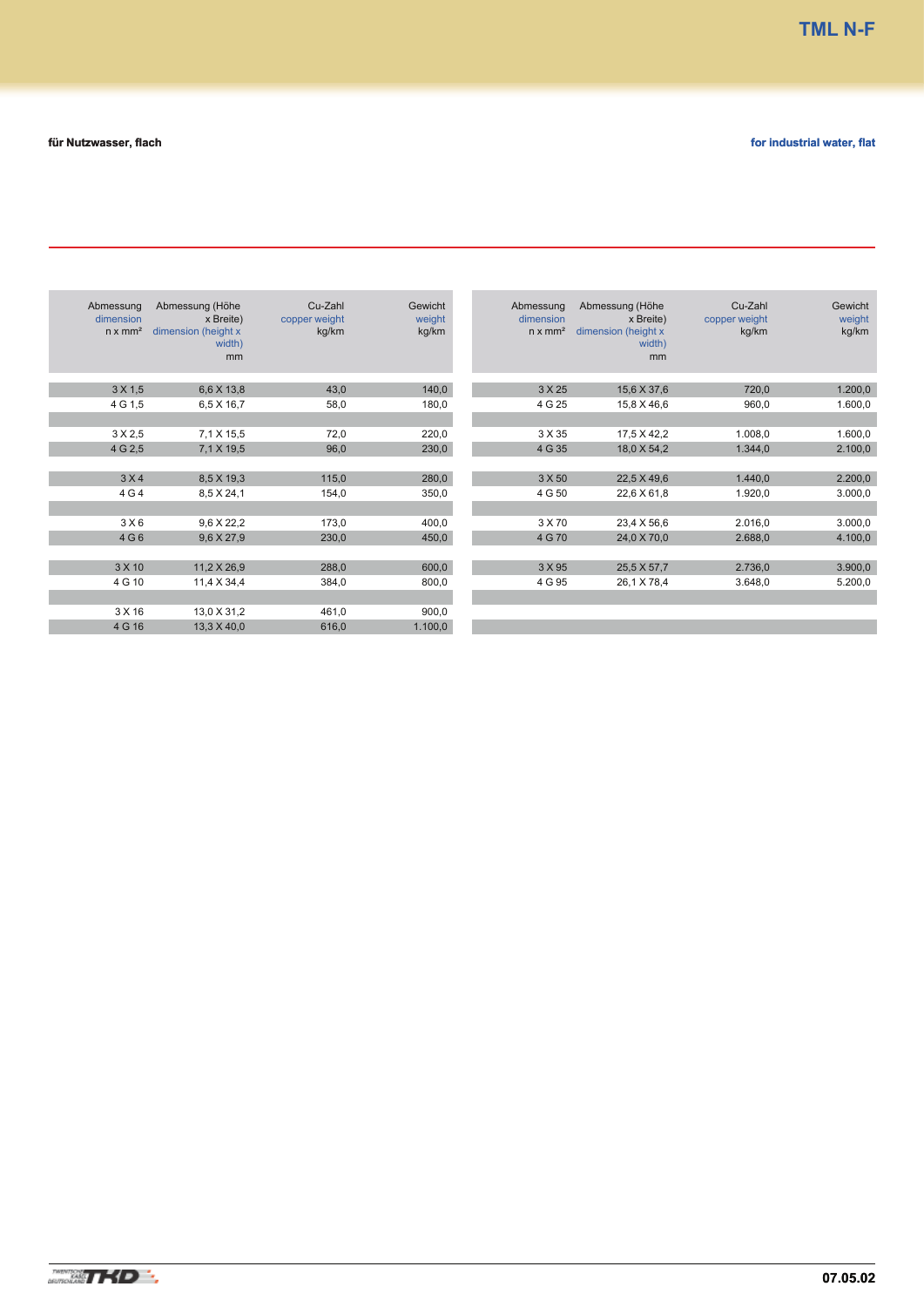#### <span id="page-18-0"></span>**für Trinkwasser, rund**

#### **for drinking water, round**



#### **Anwendung**

für den ständigen Einsatz im Trinkwasser zum Anschluss von elektrischen Betriebsmitteln, z.B. Tauchpumpenmotoren. Sie können auch im Brauch- bzw. Nutzwasser eingesetzt werden. Geeignet für mittlere mechanische Beanspruchungen.

# **Besonderheiten**

- bei geschützter und fester Verlegung in Rohren von Brunnenanlagen darf die Nennspannung bis 0,6/1 kV betragen.
- LBS-frei/silikonfrei (bei Produktion)

#### **Hinweise**

- RoHS-konform
- konform zur 73/23/EWG-Richtlinie ("Niederspannungsrichtlinie") CE.
- [Sonderausführungen, andere Abmessungen, Querschnitte und Aderfarben fertigen](#page-1-0) wir auf Anfrage.

#### **Aufbau & Technische Daten**

Leiter Werkstoff Cu-Litze blank Leiterklasse nach DIN VDE 0295 Klasse 5 bzw. IEC 228 class 5 Aderisolationswerkstoff auf EPR-Basis Aderkennung nach VDE 0293-308 farbig mit oder ohne gn/ge Verseilung **Adern in Lagen verseilt** Außenmantelwerkstoff auf EPR-Basis Mantelfarbe **blau** Aufdruck ja

Nennspannung Uo/U: 450/750 V Prüfspannung 2,5 kV kleinster Biegeradius fest 4 x d kleinster Biegeradius bewegt 5 x d Betriebstemp. fest min/max -40 °C / +40 °C Betriebstemp. bew. min/max -25 °C / +40 °C Temperatur am Leiter max. +90 °C Standard in Anlehnung an DIN VDE 0250

Strombelastbarkeit nach DIN VDE siehe techn. Anhang

# **Application**

for permanent use in water to connect electrical equipment such as submerged pump motors. Suitable for drinking and industrial water and for medium mechanical requirements.

# **Special features**

- rated voltage up to 0.6/1 kV when protected and fixed laying in pipes of well systems.
- free from lacquer damaging substances and silicone (during production)

# **Remarks**

- conform to RoHS
- conform to 73/23/EWG-Guideline CE
- We are pleased to produce special versions, other dimensions and core colours on request.

# **Structure & Specifications**

| conductor material  | bare copper strand                                  |
|---------------------|-----------------------------------------------------|
| conductor class     | acc. to DIN VDE 0295 class 5 resp. IEC 228 class 5  |
| core insulation     | based on EPR                                        |
| core identification | acc. to VDE 0293-308 coloured with or without gn/ye |
| stranding           | cores stranded in layers                            |
| outer sheath        | based on EPR                                        |
| sheath colour       | blue                                                |
| printing            | yes                                                 |
|                     |                                                     |
|                     |                                                     |

rated voltage Uo/U: 450/750 V testing voltage 2,5 kV min. bending radius fixed  $4 \times d$ min. bending radius moved  $5 \times d$ operat. temp. fixed min/max -40 °C / +40 °C operat. temp. moved min/max -25 °C / +40 °C temp. at conductor  $+90 °C$ standard acc. to DIN VDE 0250

current carrying capacity acc. to DIN VDE, see Technical Guidelines

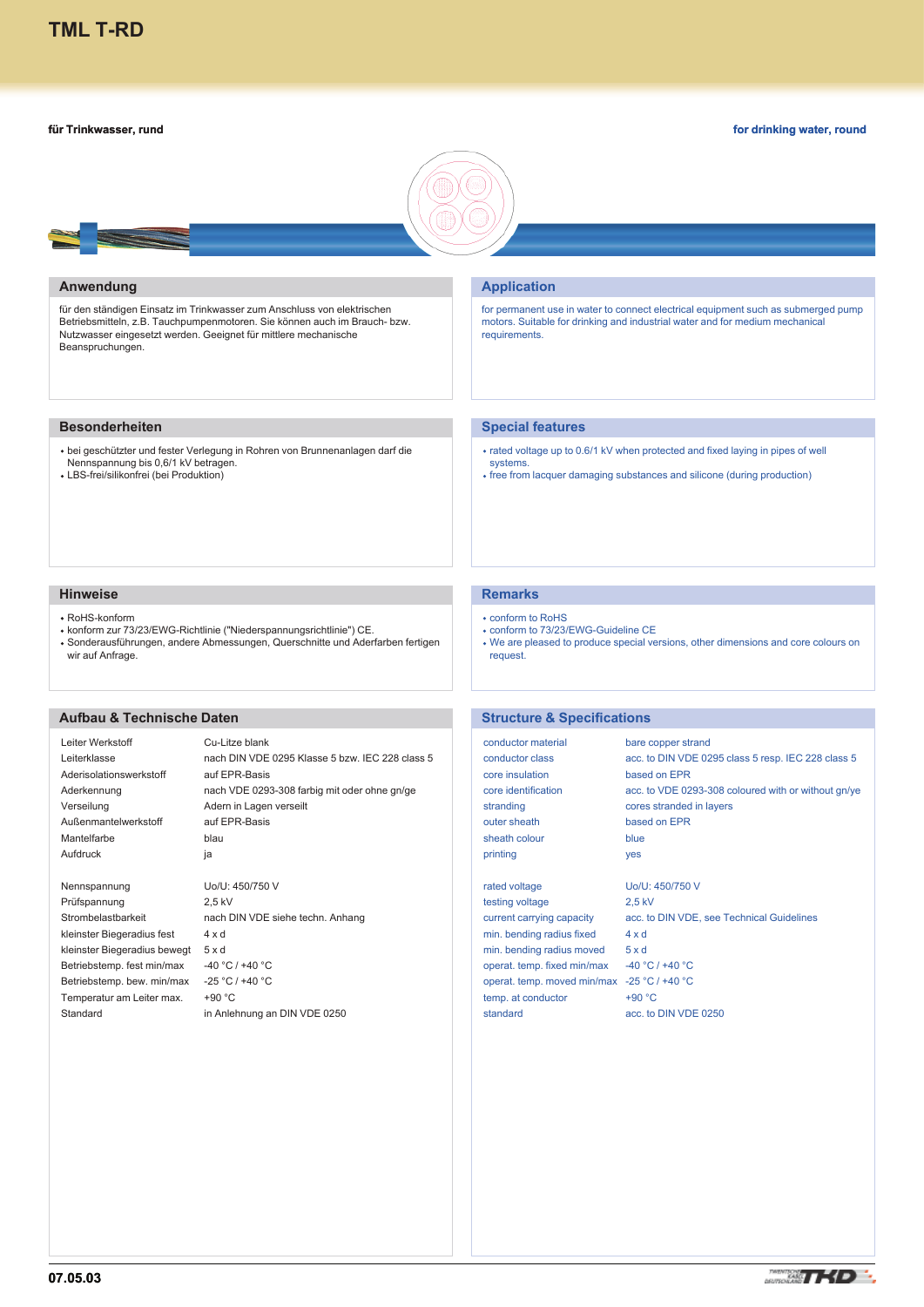| für Trinkwasser, rund | for drinking water, round |
|-----------------------|---------------------------|
|                       |                           |

| Abmessung      | Außen-Ø | Cu-Zahl       | Gewicht | Abmessung      | Außen-Ø | Cu-Zahl       | Gewicht |
|----------------|---------|---------------|---------|----------------|---------|---------------|---------|
| dimension      | outer Ø | copper weight | weight  | dimension      | outer Ø | copper weight | weight  |
| $n \times mm2$ | mm      | kg/km         | kg/km   | $n \times mm2$ | mm      | kg/km         | kg/km   |
|                |         |               |         |                |         |               |         |
| $1 \times 1.5$ | 7,0     | 14,4          | 60,0    | 3X6            | 17,0    | 173,0         | 400,0   |
| $1 \times 2.5$ | 7,5     | 24,0          | 80,0    | 4 G 6          | 19,0    | 230,0         | 500,0   |
| 1 X4           | 8,5     | 38,0          | 100,0   |                |         |               |         |
| $1 \times 6$   | 9,5     | 58,0          | 120,0   | 3 X 10         | 22,5    | 288,0         | 665,0   |
| 1 X 10         | 11,0    | 96,0          | 180,0   | 4 G 10         | 24,0    | 384,0         | 825,0   |
| 1 X 16         | 13,5    | 154,0         | 265,0   |                |         |               |         |
| 1 X 25         | 15,5    | 240,0         | 380,0   | 3 X 16         | 26,0    | 461,0         | 1.000,0 |
| 1 X 35         | 17,5    | 336,0         | 500,0   | 4 G 16         | 29,0    | 614,0         | 1.250,0 |
| 1 X 50         | 20,0    | 480,0         | 690,0   |                |         |               |         |
| 1 X 70         | 22,5    | 672,0         | 920,0   | 3 X 25         | 31,0    | 720,0         | 1.440,0 |
| 1 X 95         | 25,0    | 912,0         | 1.180,0 | 4 G 25         | 34,0    | 960,0         | 1.800,0 |
| 1 X 120        | 26,5    | 1.152,0       | 1.470,0 |                |         |               |         |
| 1 X 150        | 28,0    | 1.440,0       | 1.800,0 | 3 X 35         | 35,5    | 1.008,0       | 1.870,0 |
| 1 X 185        | 31,0    | 1.776,0       | 2.000,0 | 4 G 35         | 39,0    | 1.344,0       | 2.360,0 |
|                |         |               |         |                |         |               |         |
| 3 X 1.5        | 11,0    | 43,0          | 140,0   | 3 X 50         | 41,0    | 1.440,0       | 2.560,0 |
| 3 G 1.5        | 11,0    | 43,0          | 140,0   | 4 G 50         | 45,0    | 1.920,0       | 3.250,0 |
| 4 G 1,5        | 12,5    | 58,0          | 200,0   |                |         |               |         |
|                |         |               |         | 3 X 70         | 45,0    | 2.016,0       | 3.370,0 |
| 3 X 2.5        | 13,5    | 72,0          | 210,0   | 4 G 70         | 50,0    | 2.688,0       | 4.300,0 |
| 3 G 2.5        | 13,5    | 72,0          | 210,0   |                |         |               |         |
| 4 G 2.5        | 15,0    | 96,0          | 250,0   | 3 X 95         | 48,5    | 2.736,0       | 4.000,0 |
|                |         |               |         | 4 G 95         | 55,0    | 3.648,0       | 5.300,0 |
| 3 X 4          | 15,5    | 115,0         | 300,0   |                |         |               |         |
| 3 G 4          | 15,5    | 115,0         | 300.0   |                |         |               |         |
| 4 G 4          | 17,0    | 154,0         | 360,0   |                |         |               |         |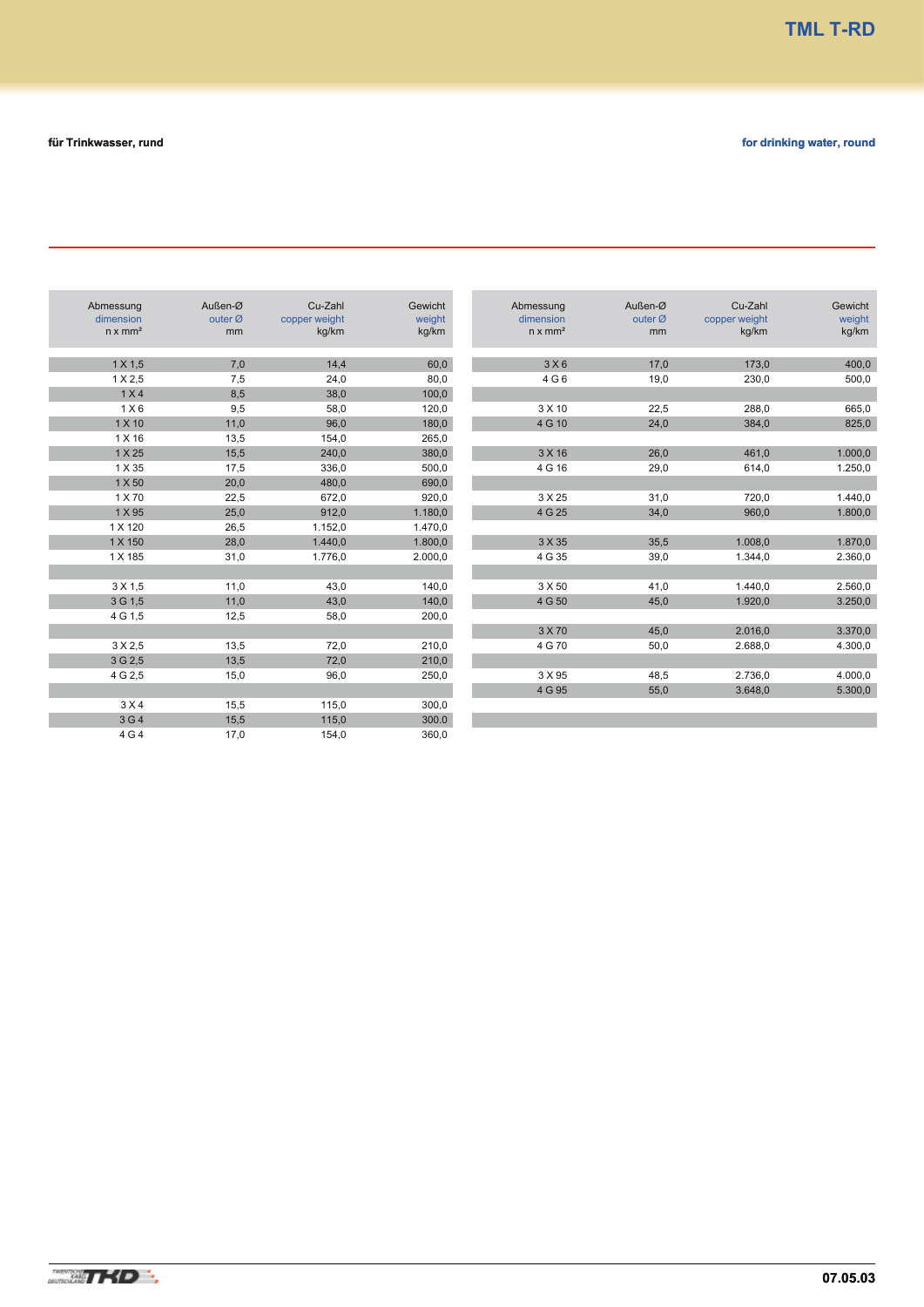#### <span id="page-20-0"></span>**für Trinkwasser, flach**

**for drinking water, flat**



# **Anwendung**

für den ständigen Einsatz im Trinkwasser zum Anschluss von elektrischen Betriebsmitteln, z.B. Tauchpumpenmotoren. Sie können auch im Brauch- bzw. Nutzwasser eingesetzt werden. Geeignet für mittlere mechanische Beanspruchungen.

# **Application**

for permanent use in water to connect electrical equipment such as submerged pump motors. Suitable for drinking and industrial water and for medium mechanical requirements.

# **Besonderheiten**

LBS-frei/silikonfrei (bei Produktion)

#### **Special features**

free from lacquer damaging substances and silicone (during production)

#### **Hinweise**

RoHS-konform

- konform zur 73/23/EWG-Richtlinie ("Niederspannungsrichtlinie") CE.
- Sonderausführungen, andere Abmessungen, Querschnitte und Aderfarben fertigen wir auf Anfrage.

#### **Aufbau & Technische Daten**

Leiter Werkstoff Cu-Litze blank Leiterklasse nach DIN VDE 0295 Klasse 5 bzw. IEC 228 class 5 Aderisolationswerkstoff auf EPR- oder VPE-Basis Aderkennung nach VDE 0293-308 farbig mit oder ohne gn/ge Verseilung **Adern parallel nebeneinander** Außenmantelwerkstoff auf EPR-Basis Mantelfarbe **blau** Aufdruck ja

Nennspannung Uo/U: 450/750 V Prüfspannung 2,5 kV kleinster Biegeradius fest 4 x d kleinster Biegeradius bewegt 5 x d Betriebstemp. fest min/max -40 °C / +40 °C Betriebstemp. bew. min/max -25 °C / +40 °C Temperatur am Leiter max. +90 °C Standard in Anlehnung an DIN VDE 0250

Strombelastbarkeit nach DIN VDE siehe techn. Anhang

#### **Remarks**

- conform to RoHS
- conform to 73/23/EWG-Guideline CE
- We are pleased to produce special versions, other dimensions and core colours on request.

# **Structure & Specifications**

| conductor material  | bare copper strand                                  |
|---------------------|-----------------------------------------------------|
| conductor class     | acc. to DIN VDE 0295 class 5 resp. IEC 228 class 5  |
| core insulation     | based on EPR or VPE                                 |
| core identification | acc. to VDE 0293-308 coloured with or without gn/ye |
| stranding           | cores parallel side by side                         |
| outer sheath        | based on EPR                                        |
| sheath colour       | blue                                                |
| printing            | <b>ves</b>                                          |
|                     |                                                     |

rated voltage Uo/U: 450/750 V testing voltage 2,5 kV min. bending radius fixed  $4 \times d$ min. bending radius moved  $5 \times d$ operat. temp. fixed min/max -40 °C / +40 °C operat. temp. moved min/max -25 °C / +40 °C temp. at conductor  $+90 °C$ standard acc. to DIN VDE 0250

current carrying capacity acc. to DIN VDE, see Technical Guidelines